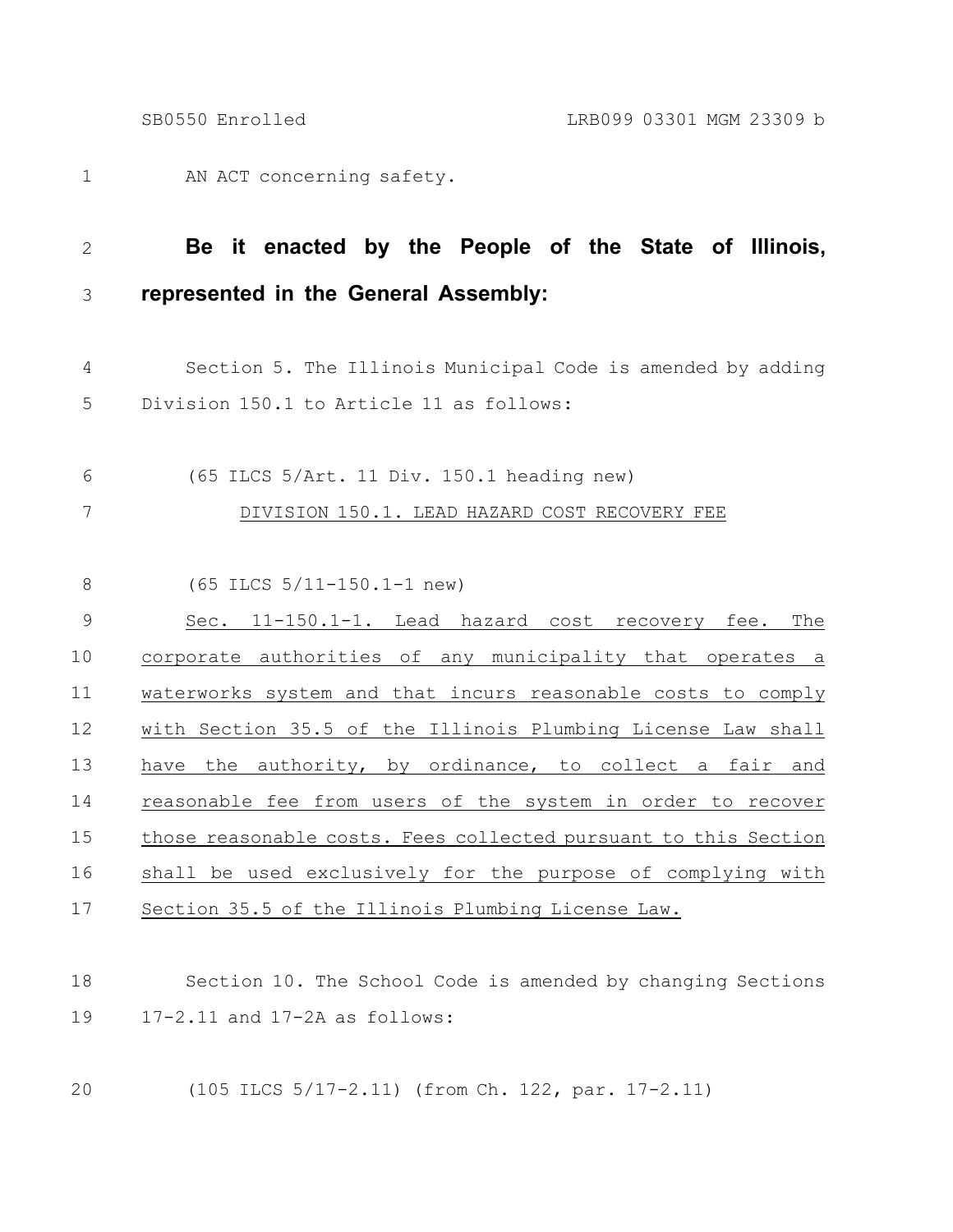SB0550 Enrolled - 2 - LRB099 03301 MGM 23309 b

Sec. 17-2.11. School board power to levy a tax or to borrow money and issue bonds for fire prevention, safety, energy conservation, accessibility, school security, and specified repair purposes. 1 2 3 4

(a) Whenever, as a result of any lawful order of any agency, other than a school board, having authority to enforce any school building code applicable to any facility that houses students, or any law or regulation for the protection and safety of the environment, pursuant to the Environmental Protection Act, any school district having a population of less than 500,000 inhabitants is required to alter or reconstruct any school building or permanent, fixed equipment; the district may, by proper resolution, levy a tax for the purpose of making such alteration or reconstruction, based on a survey report by an architect or engineer licensed in this State, upon all of the taxable property of the district at the value as assessed by the Department of Revenue and at a rate not to exceed 0.05% per year for a period sufficient to finance such alteration or reconstruction, upon the following conditions: 5 6 7 8 9 10 11 12 13 14 15 16 17 18 19

(1) When there are not sufficient funds available in the operations and maintenance fund of the school district, the school facility occupation tax fund of the district, or the fire prevention and safety fund of the district, as determined by the district on the basis of rules adopted by the State Board of Education, to make such alteration or reconstruction or to purchase and install such permanent, 20 21 22 23 24 25 26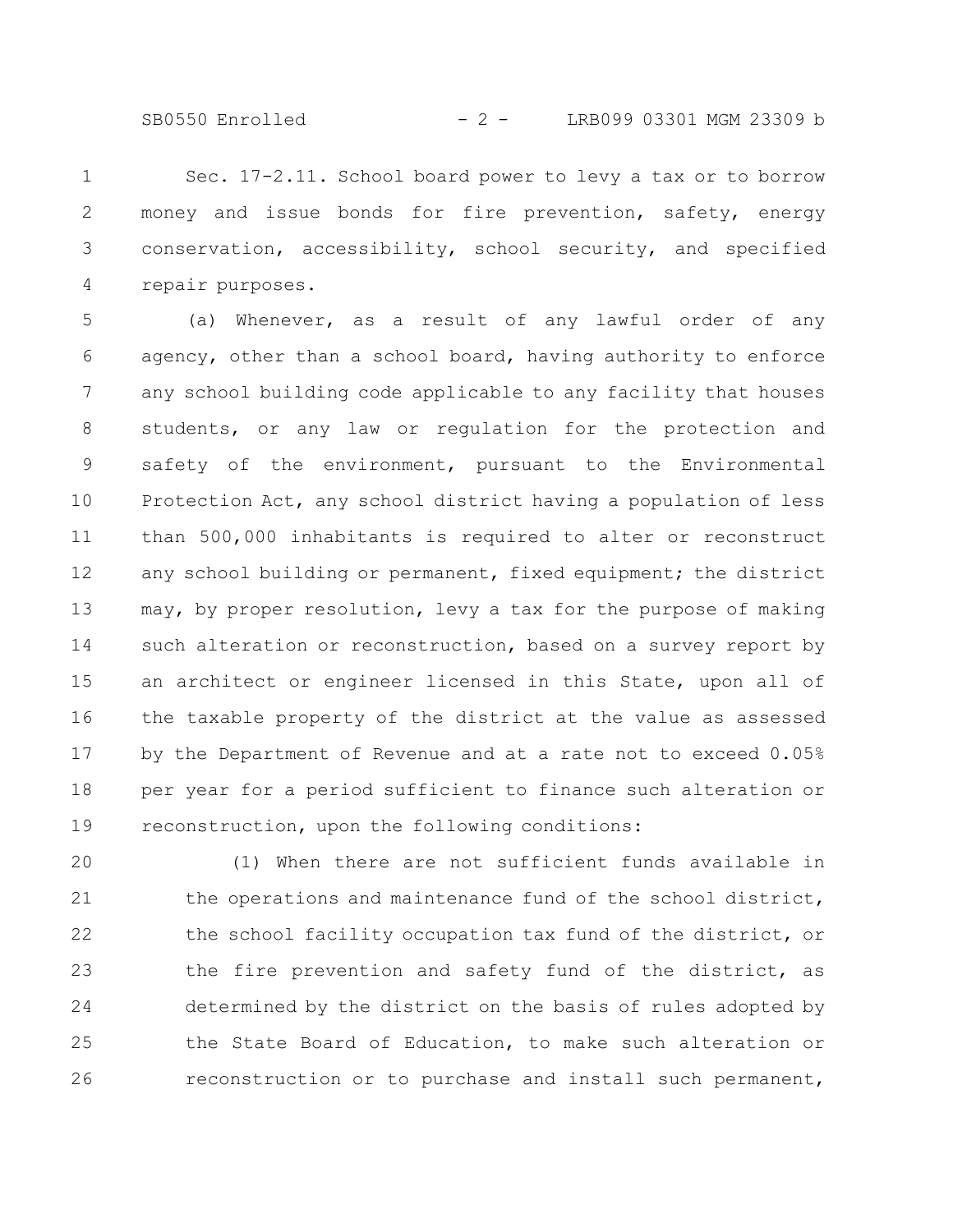SB0550 Enrolled - 3 - LRB099 03301 MGM 23309 b

fixed equipment so ordered or determined as necessary. Appropriate school district records must be made available to the State Superintendent of Education, upon request, to confirm this insufficiency. 1 2 3 4

(2) When a certified estimate of an architect or engineer licensed in this State stating the estimated amount necessary to make the alteration or reconstruction or to purchase and install the equipment so ordered has been secured by the school district, and the estimate has been approved by the regional superintendent of schools having jurisdiction over the district and the State Superintendent of Education. Approval must not be granted for any work that has already started without the prior express authorization of the State Superintendent of Education. If the estimate is not approved or is denied approval by the regional superintendent of schools within 3 months after the date on which it is submitted to him or her, the school board of the district may submit the estimate directly to the State Superintendent of Education for approval or denial. 5 6 7 8 9 10 11 12 13 14 15 16 17 18 19 20

In the case of an emergency situation, where the estimated cost to effectuate emergency repairs is less than the amount specified in Section 10-20.21 of this Code, the school district may proceed with such repairs prior to approval by the State Superintendent of Education, but shall comply with the provisions of subdivision (2) of this subsection (a) as soon 21 22 23 24 25 26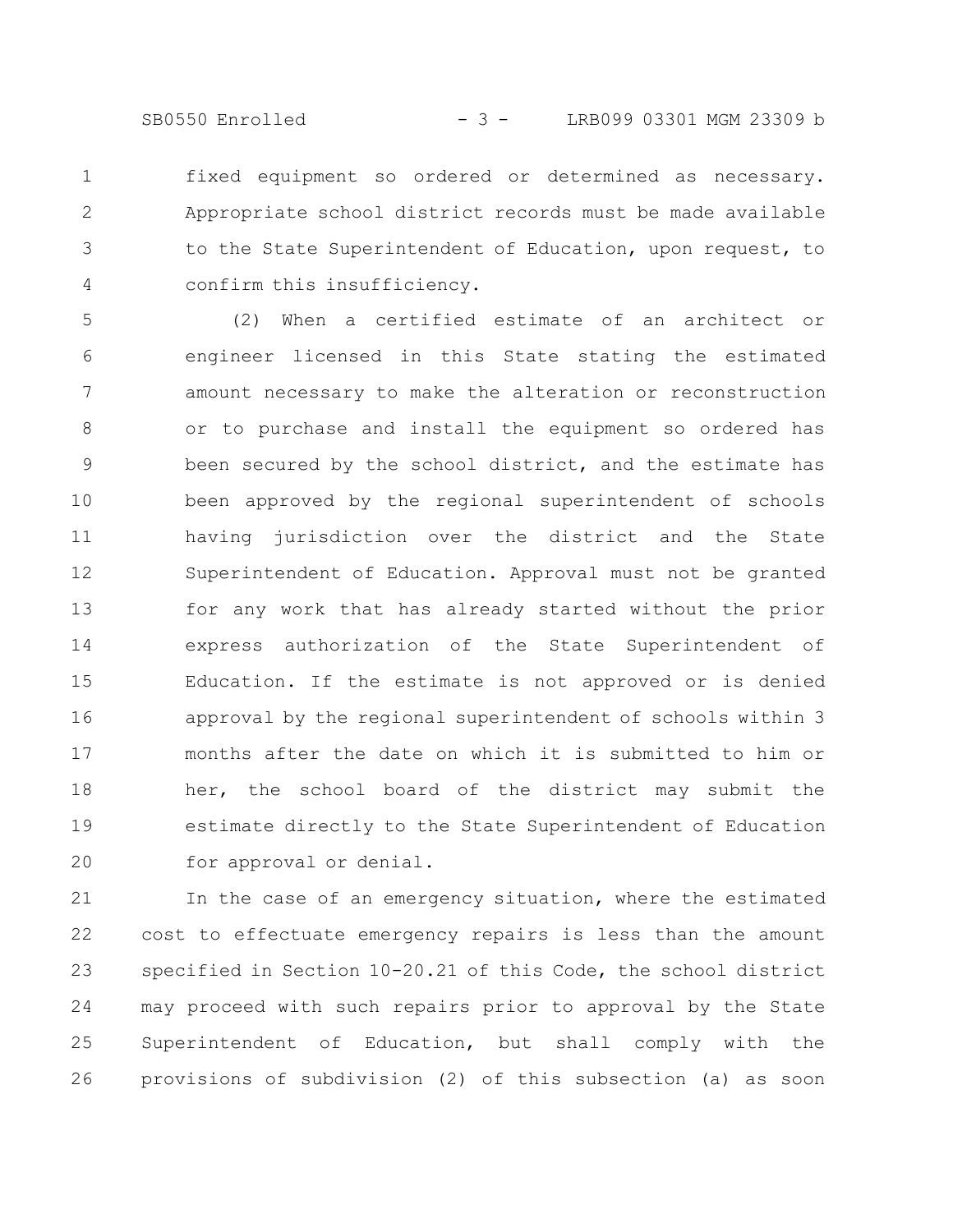SB0550 Enrolled - 4 - LRB099 03301 MGM 23309 b

thereafter as may be as well as Section 10-20.21 of this Code. If the estimated cost to effectuate emergency repairs is greater than the amount specified in Section 10-20.21 of this Code, then the school district shall proceed in conformity with Section 10-20.21 of this Code and with rules established by the State Board of Education to address such situations. The rules adopted by the State Board of Education to deal with these situations shall stipulate that emergency situations must be expedited and given priority consideration. For purposes of this paragraph, an emergency is a situation that presents an imminent and continuing threat to the health and safety of students or other occupants of a facility, requires complete or partial evacuation of a building or part of a building, or consumes one or more of the 5 emergency days built into the adopted calendar of the school or schools or would otherwise be expected to cause such school or schools to fall short of the minimum school calendar requirements. 1 2 3 4 5 6 7 8 9 10 11 12 13 14 15 16 17

(b) Whenever any such district determines that it is necessary for energy conservation purposes that any school building or permanent, fixed equipment should be altered or reconstructed and that such alterations or reconstruction will be made with funds not necessary for the completion of approved and recommended projects contained in any safety survey report or amendments thereto authorized by Section 2-3.12 of this Act; the district may levy a tax or issue bonds as provided in subsection (a) of this Section. 18 19 20 21 22 23 24 25 26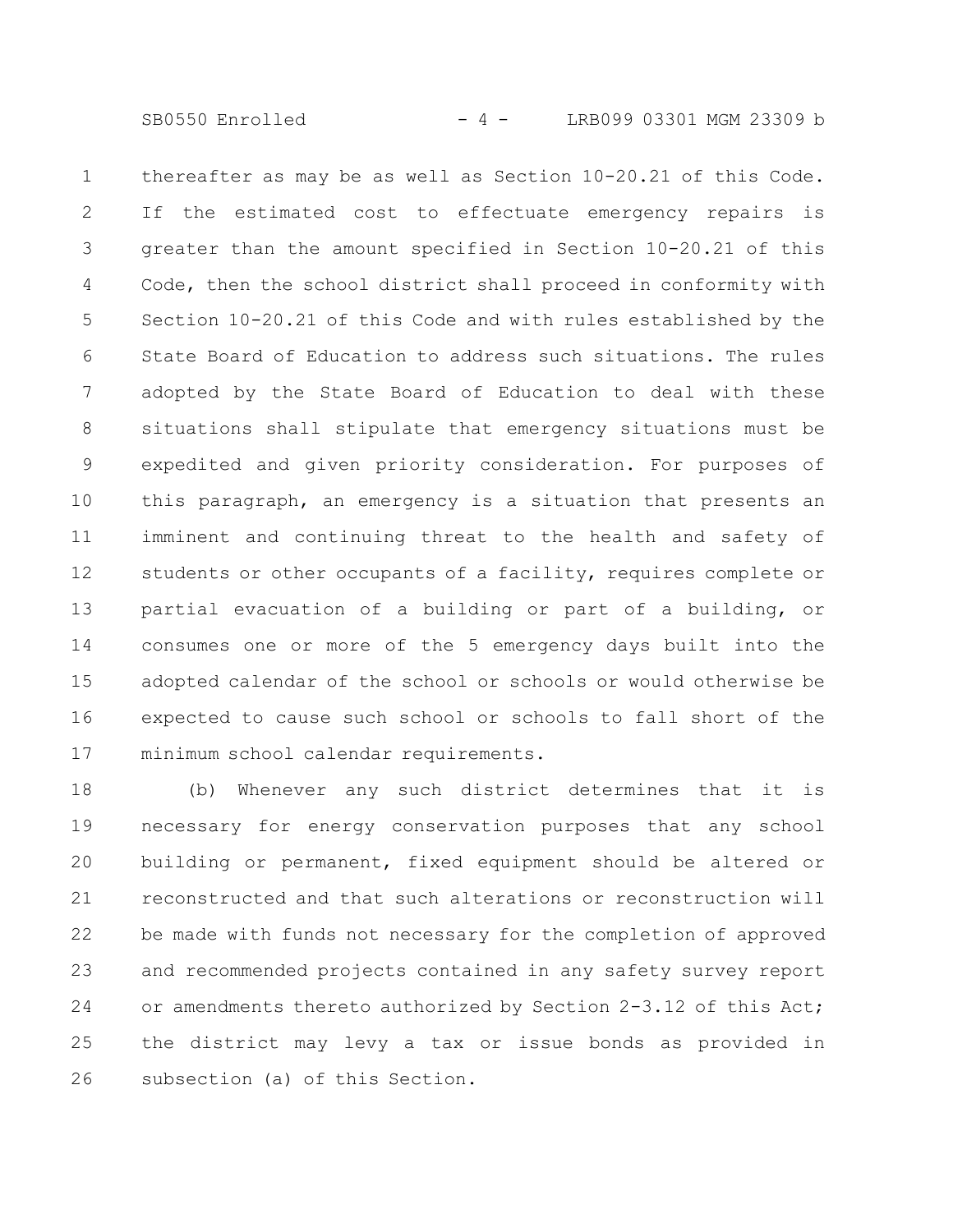SB0550 Enrolled - 5 - LRB099 03301 MGM 23309 b

(c) Whenever any such district determines that it is necessary for accessibility purposes and to comply with the school building code that any school building or equipment should be altered or reconstructed and that such alterations or reconstruction will be made with funds not necessary for the completion of approved and recommended projects contained in any safety survey report or amendments thereto authorized under Section 2-3.12 of this Act, the district may levy a tax or issue bonds as provided in subsection (a) of this Section. 1 2 3 4 5 6 7 8 9

(d) Whenever any such district determines that it is necessary for school security purposes and the related protection and safety of pupils and school personnel that any school building or property should be altered or reconstructed or that security systems and equipment (including but not limited to intercom, early detection and warning, access control and television monitoring systems) should be purchased and installed, and that such alterations, reconstruction or purchase and installation of equipment will be made with funds not necessary for the completion of approved and recommended projects contained in any safety survey report or amendment thereto authorized by Section 2-3.12 of this Act and will deter and prevent unauthorized entry or activities upon school property by unknown or dangerous persons, assure early detection and advance warning of any such actual or attempted unauthorized entry or activities and help assure the continued safety of pupils and school staff if any such unauthorized 10 11 12 13 14 15 16 17 18 19 20 21 22 23 24 25 26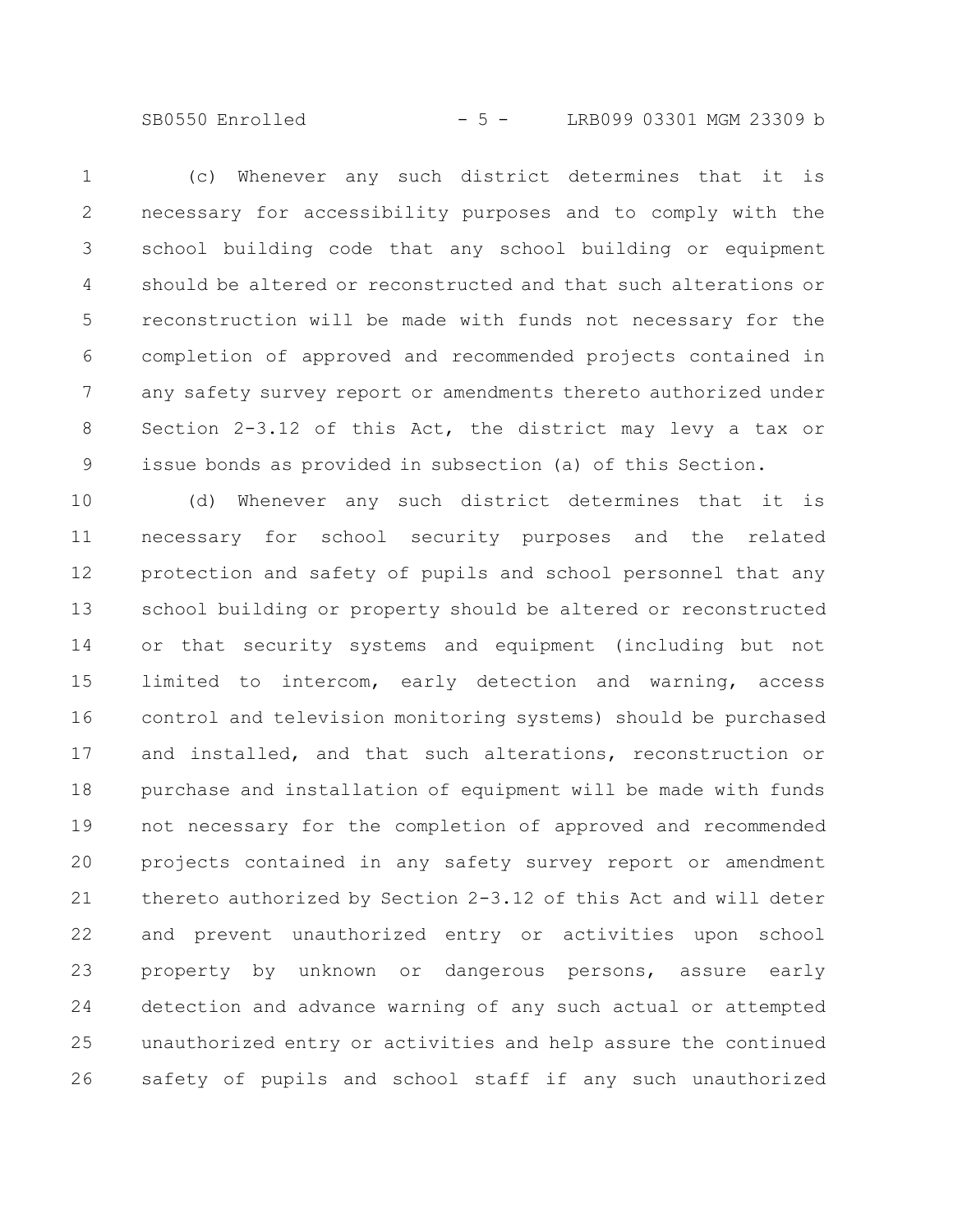SB0550 Enrolled - 6 - LRB099 03301 MGM 23309 b

entry or activity is attempted or occurs; the district may levy a tax or issue bonds as provided in subsection (a) of this Section. 1 2 3

(e) If a school district does not need funds for other fire prevention and safety projects, including the completion of approved and recommended projects contained in any safety survey report or amendments thereto authorized by Section 2-3.12 of this Act, and it is determined after a public hearing (which is preceded by at least one published notice (i) occurring at least 7 days prior to the hearing in a newspaper of general circulation within the school district and (ii) setting forth the time, date, place, and general subject matter of the hearing) that there is a substantial, immediate, and otherwise unavoidable threat to the health, safety, or welfare of pupils due to disrepair of school sidewalks, playgrounds, parking lots, or school bus turnarounds and repairs must be made; then the district may levy a tax or issue bonds as provided in subsection (a) of this Section. 4 5 6 7 8 9 10 11 12 13 14 15 16 17 18

(f) For purposes of this Section a school district may replace a school building or build additions to replace portions of a building when it is determined that the effectuation of the recommendations for the existing building will cost more than the replacement costs. Such determination shall be based on a comparison of estimated costs made by an architect or engineer licensed in the State of Illinois. The new building or addition shall be equivalent in area (square 19 20 21 22 23 24 25 26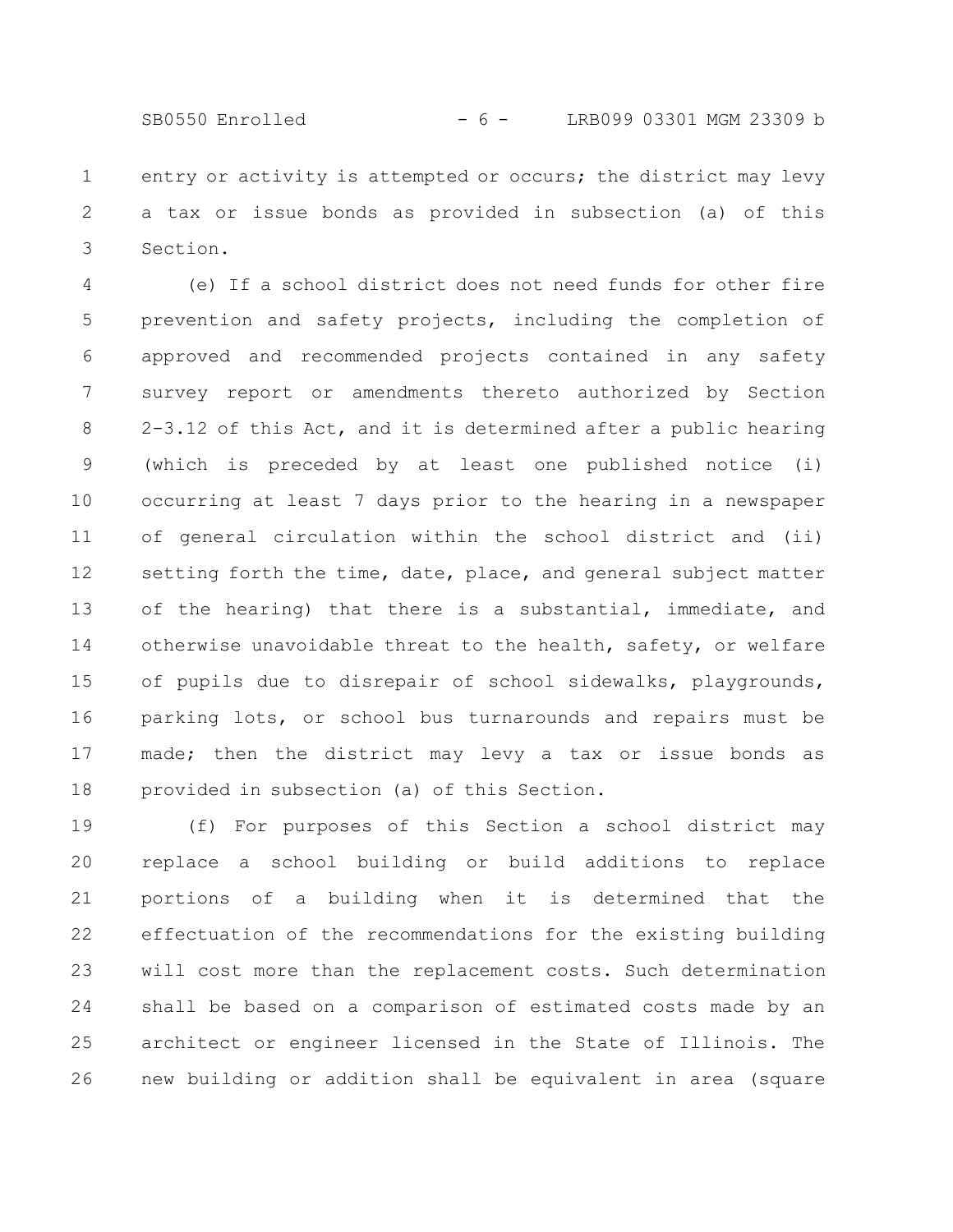SB0550 Enrolled - 7 - LRB099 03301 MGM 23309 b

feet) and comparable in purpose and grades served and may be on the same site or another site. Such replacement may only be done upon order of the regional superintendent of schools and the approval of the State Superintendent of Education. 1 2 3 4

(g) The filing of a certified copy of the resolution levying the tax when accompanied by the certificates of the regional superintendent of schools and State Superintendent of Education shall be the authority of the county clerk to extend such tax. 5 6 7 8 9

(h) The county clerk of the county in which any school district levying a tax under the authority of this Section is located, in reducing raised levies, shall not consider any such tax as a part of the general levy for school purposes and shall not include the same in the limitation of any other tax rate which may be extended. 10 11 12 13 14 15

Such tax shall be levied and collected in like manner as all other taxes of school districts, subject to the provisions contained in this Section. 16 17 18

(i) The tax rate limit specified in this Section may be increased to .10% upon the approval of a proposition to effect such increase by a majority of the electors voting on that proposition at a regular scheduled election. Such proposition may be initiated by resolution of the school board and shall be certified by the secretary to the proper election authorities for submission in accordance with the general election law. 19 20 21 22 23 24 25

(j) When taxes are levied by any school district for fire 26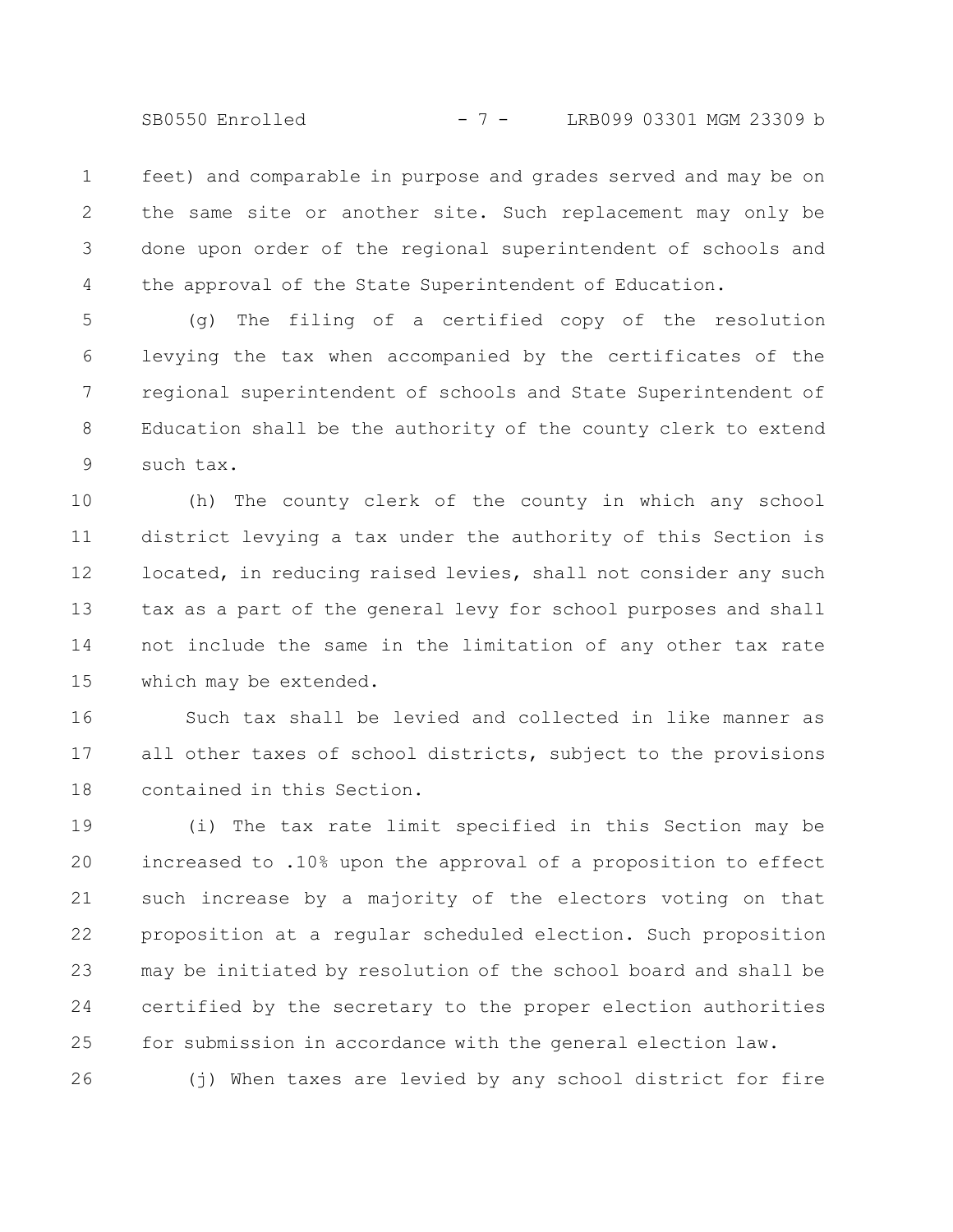SB0550 Enrolled - 8 - LRB099 03301 MGM 23309 b

prevention, safety, energy conservation, and school security purposes as specified in this Section, and the purposes for which the taxes have been levied are accomplished and paid in full, and there remain funds on hand in the Fire Prevention and Safety Fund from the proceeds of the taxes levied, including interest earnings thereon, the school board by resolution shall use such excess and other board restricted funds, excluding bond proceeds and earnings from such proceeds, as follows: 1 2 3 4 5 6 7 8

(1) for other authorized fire prevention, safety, energy conservation, required safety inspections, and school security purposes, sampling for lead in drinking water in schools, and for repair and mitigation due to lead levels in the drinking water supply and for required safety inspections; or 9 10 11 12 13 14

(2) for transfer to the Operations and Maintenance Fund for the purpose of abating an equal amount of operations and maintenance purposes taxes. 15 16 17

Notwithstanding subdivision (2) of this subsection (j) and subsection (k) of this Section, through June 30, 2019, the school board may, by proper resolution following a public hearing set by the school board or the president of the school board (that is preceded (i) by at least one published notice over the name of the clerk or secretary of the board, occurring at least 7 days and not more than 30 days prior to the hearing, in a newspaper of general circulation within the school district and (ii) by posted notice over the name of the clerk 18 19 20 21 22 23 24 25 26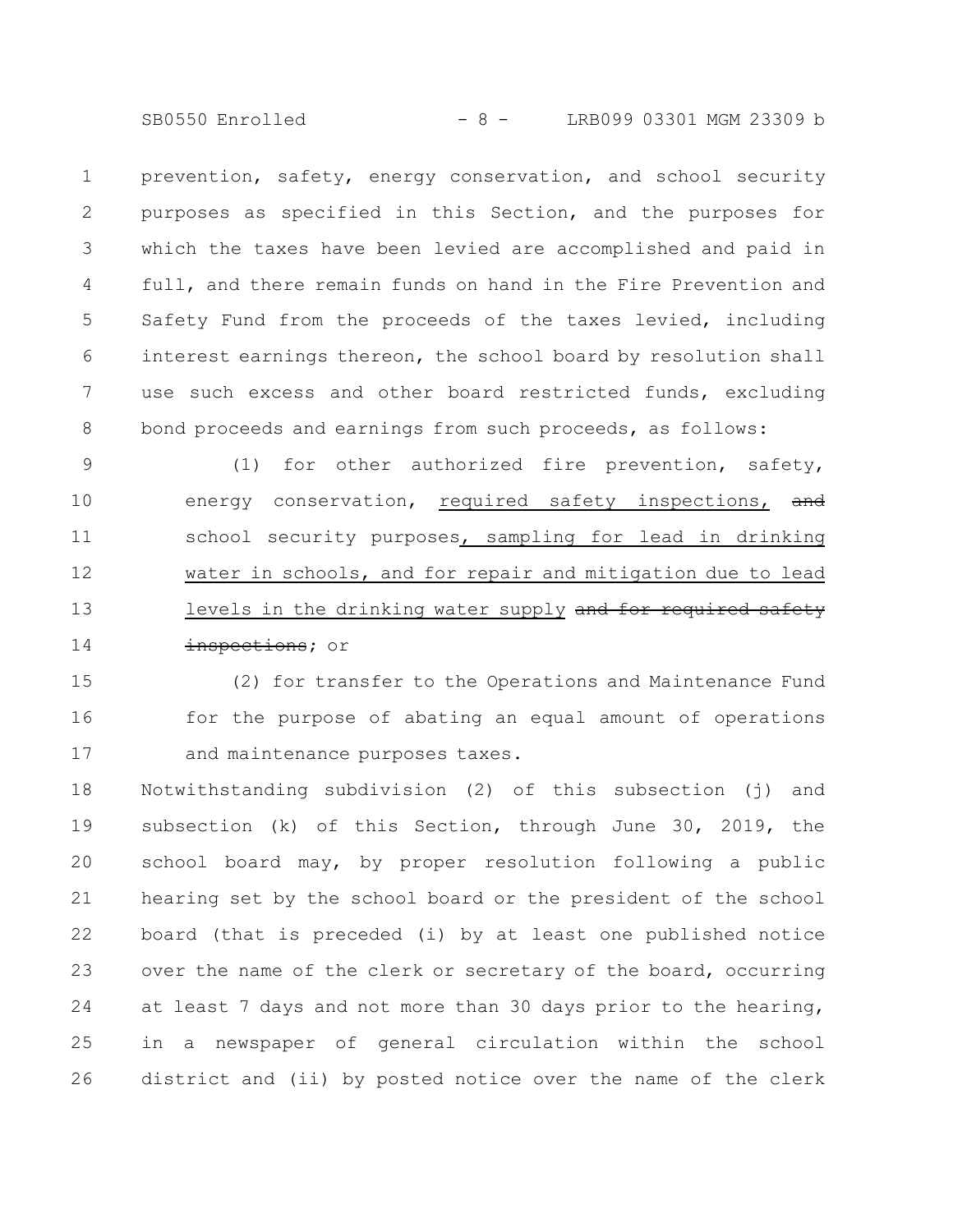SB0550 Enrolled - 9 - LRB099 03301 MGM 23309 b

or secretary of the board, at least 48 hours before the hearing, at the principal office of the school board or at the building where the hearing is to be held if a principal office does not exist, with both notices setting forth the time, date, place, and subject matter of the hearing), transfer surplus life safety taxes and interest earnings thereon to the Operations and Maintenance Fund for building repair work. 1 2 3 4 5 6 7

(k) If any transfer is made to the Operation and Maintenance Fund, the secretary of the school board shall within 30 days notify the county clerk of the amount of that transfer and direct the clerk to abate the taxes to be extended for the purposes of operations and maintenance authorized under Section 17-2 of this Act by an amount equal to such transfer. 8 9 10 11 12 13

(l) If the proceeds from the tax levy authorized by this Section are insufficient to complete the work approved under this Section, the school board is authorized to sell bonds without referendum under the provisions of this Section in an amount that, when added to the proceeds of the tax levy authorized by this Section, will allow completion of the approved work. 14 15 16 17 18 19 20

(m) Any bonds issued pursuant to this Section shall bear interest at a rate not to exceed the maximum rate authorized by law at the time of the making of the contract, shall mature within 20 years from date, and shall be signed by the president of the school board and the treasurer of the school district. 21 22 23 24 25

(n) In order to authorize and issue such bonds, the school

26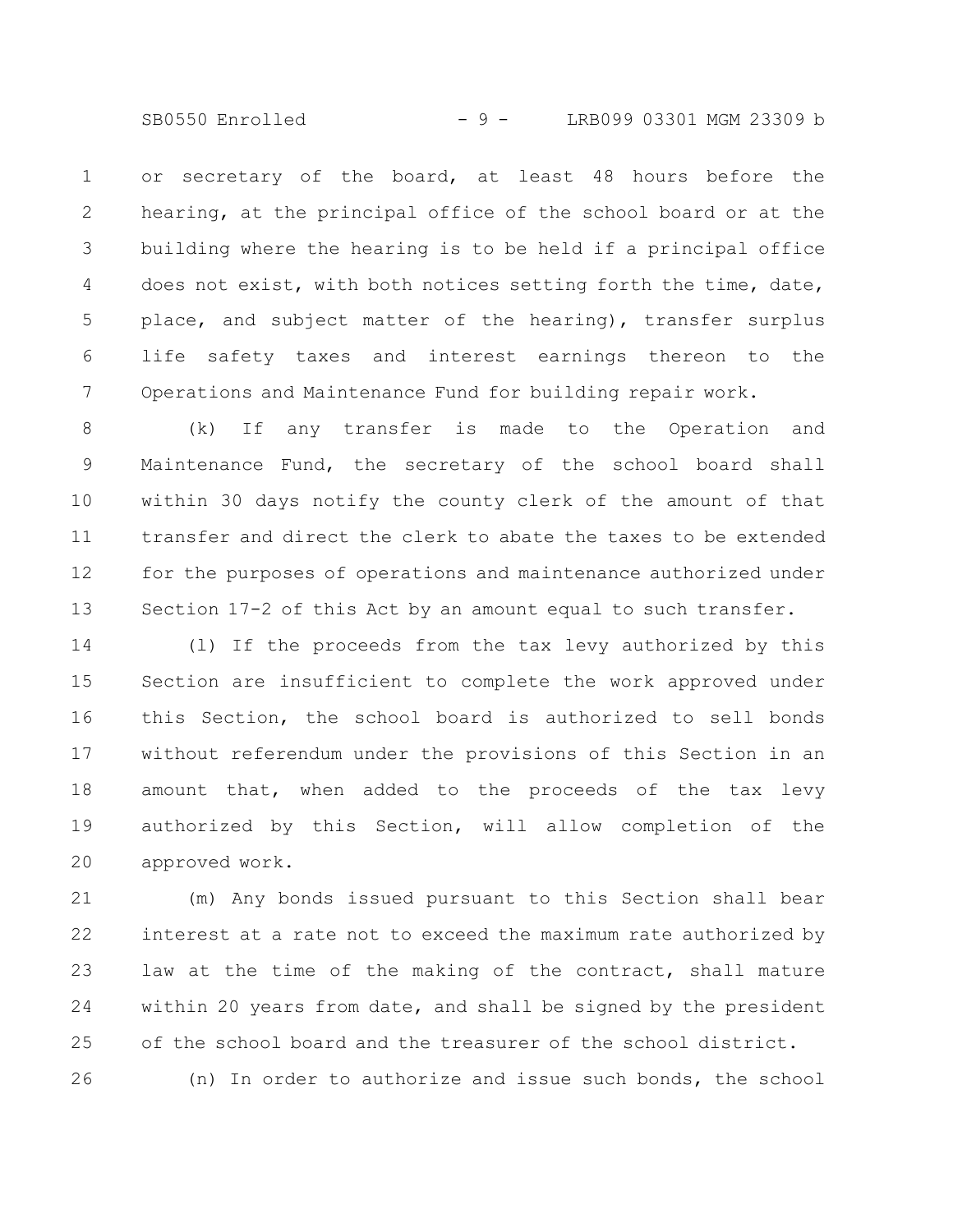SB0550 Enrolled - 10 - LRB099 03301 MGM 23309 b

board shall adopt a resolution fixing the amount of bonds, the date thereof, the maturities thereof, rates of interest thereof, place of payment and denomination, which shall be in denominations of not less than \$100 and not more than \$5,000, and provide for the levy and collection of a direct annual tax upon all the taxable property in the school district sufficient to pay the principal and interest on such bonds to maturity. Upon the filing in the office of the county clerk of the county in which the school district is located of a certified copy of the resolution, it is the duty of the county clerk to extend the tax therefor in addition to and in excess of all other taxes heretofore or hereafter authorized to be levied by such school district. 1 2 3 4 5 6 7 8 9 10 11 12 13

(o) After the time such bonds are issued as provided for by this Section, if additional alterations or reconstructions are required to be made because of surveys conducted by an architect or engineer licensed in the State of Illinois, the district may levy a tax at a rate not to exceed .05% per year upon all the taxable property of the district or issue additional bonds, whichever action shall be the most feasible. 14 15 16 17 18 19 20

(p) This Section is cumulative and constitutes complete authority for the issuance of bonds as provided in this Section notwithstanding any other statute or law to the contrary. 21 22 23

(q) With respect to instruments for the payment of money issued under this Section either before, on, or after the effective date of Public Act 86-004 (June 6, 1989), it is, and 24 25 26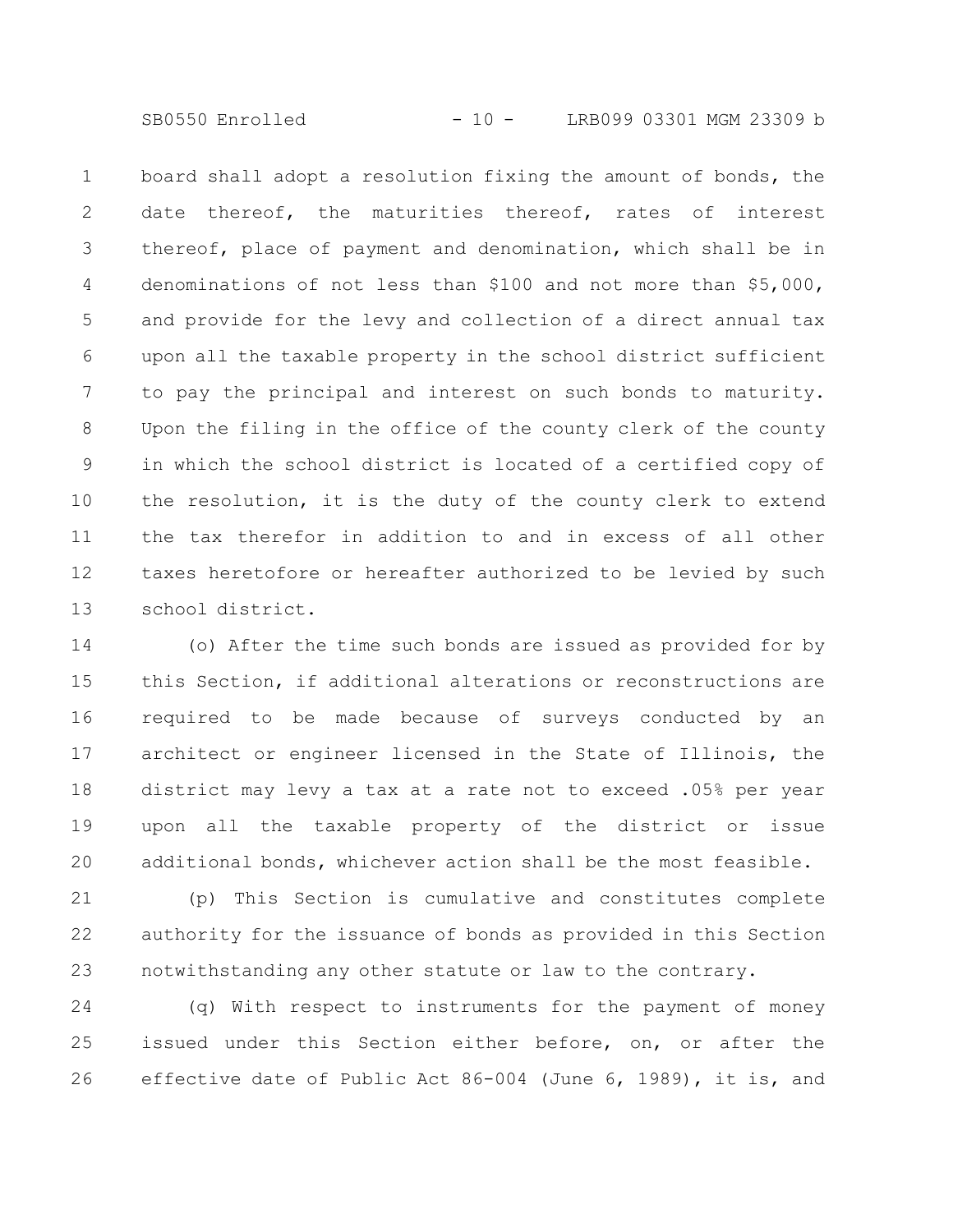SB0550 Enrolled - 11 - LRB099 03301 MGM 23309 b

always has been, the intention of the General Assembly (i) that the Omnibus Bond Acts are, and always have been, supplementary grants of power to issue instruments in accordance with the Omnibus Bond Acts, regardless of any provision of this Act that may appear to be or to have been more restrictive than those Acts, (ii) that the provisions of this Section are not a limitation on the supplementary authority granted by the Omnibus Bond Acts, and (iii) that instruments issued under this Section within the supplementary authority granted by the Omnibus Bond Acts are not invalid because of any provision of this Act that may appear to be or to have been more restrictive than those Acts. 1 2 3 4 5 6 7 8 9 10 11 12

(r) When the purposes for which the bonds are issued have been accomplished and paid for in full and there remain funds on hand from the proceeds of the bond sale and interest earnings therefrom, the board shall, by resolution, use such excess funds in accordance with the provisions of Section 10-22.14 of this Act. 13 14 15 16 17 18

(s) Whenever any tax is levied or bonds issued for fire prevention, safety, energy conservation, and school security purposes, such proceeds shall be deposited and accounted for separately within the Fire Prevention and Safety Fund. 19 20 21 22

(Source: P.A. 98-26, eff. 6-21-13; 98-1066, eff. 8-26-14; 99-143, eff. 7-27-15; 99-713, eff. 8-5-16.) 23 24

(105 ILCS 5/17-2A) (from Ch. 122, par. 17-2A)

25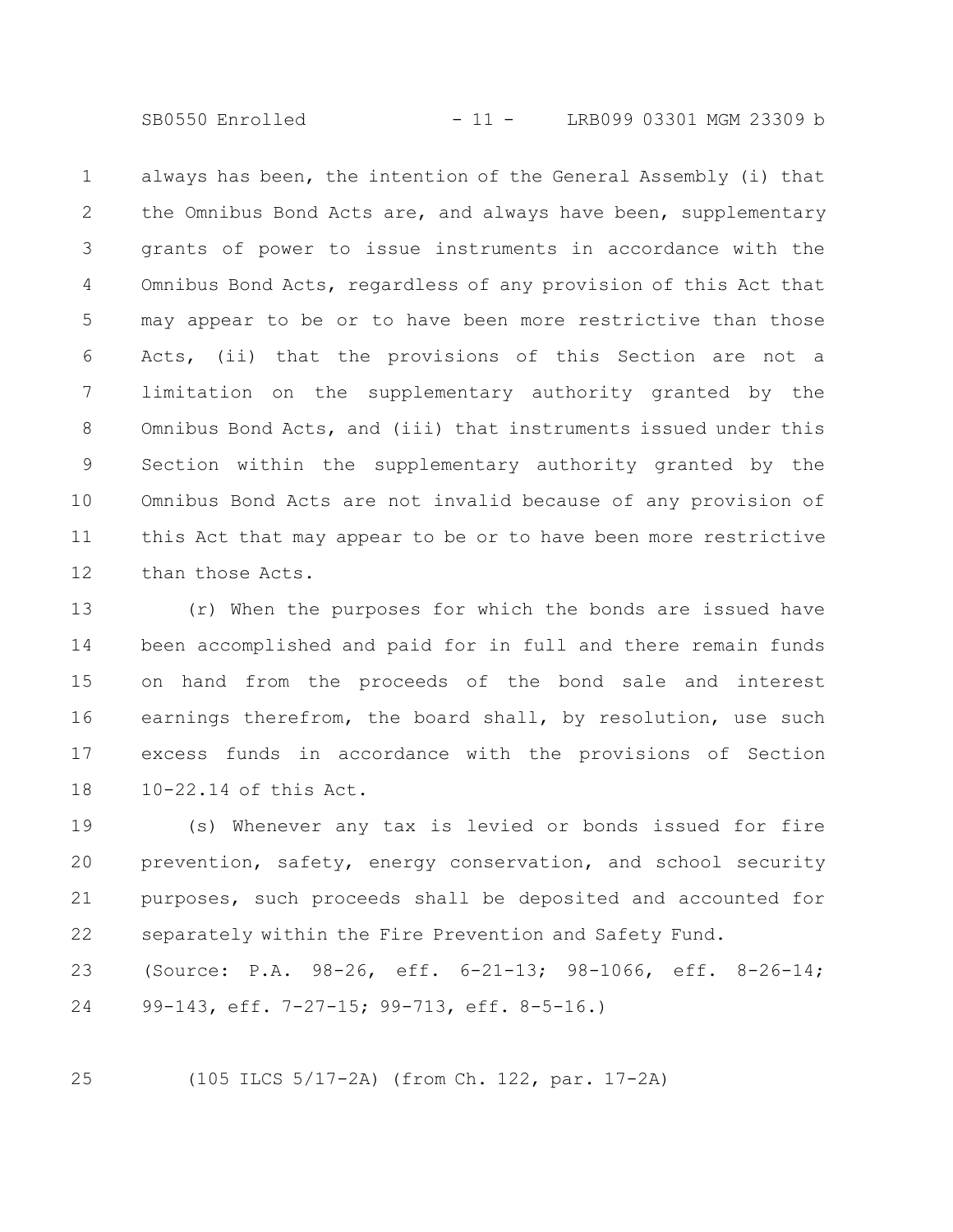SB0550 Enrolled - 12 - LRB099 03301 MGM 23309 b

1

Sec. 17-2A. Interfund transfers.

(a) The school board of any district having a population of less than 500,000 inhabitants may, by proper resolution following a public hearing set by the school board or the president of the school board (that is preceded (i) by at least one published notice over the name of the clerk or secretary of the board, occurring at least 7 days and not more than 30 days prior to the hearing, in a newspaper of general circulation within the school district and (ii) by posted notice over the name of the clerk or secretary of the board, at least 48 hours before the hearing, at the principal office of the school board or at the building where the hearing is to be held if a principal office does not exist, with both notices setting forth the time, date, place, and subject matter of the hearing), transfer money from (1) the Educational Fund to the Operations and Maintenance Fund or the Transportation Fund, (2) the Operations and Maintenance Fund to the Educational Fund or the Transportation Fund,  $\theta$  (3) the Transportation Fund to the Educational Fund or the Operations and Maintenance Fund, or (4) the Tort Immunity Fund to the Operations and Maintenance Fund of said district, provided that, except during the period from July 1, 2003 through June 30, 2019, such transfer is made solely for the purpose of meeting one-time, non-recurring expenses. Except during the period from July 1, 2003 through June 30, 2019 and except as otherwise provided in subsection (b) of this Section, any other permanent interfund transfers 2 3 4 5 6 7 8 9 10 11 12 13 14 15 16 17 18 19 20 21 22 23 24 25 26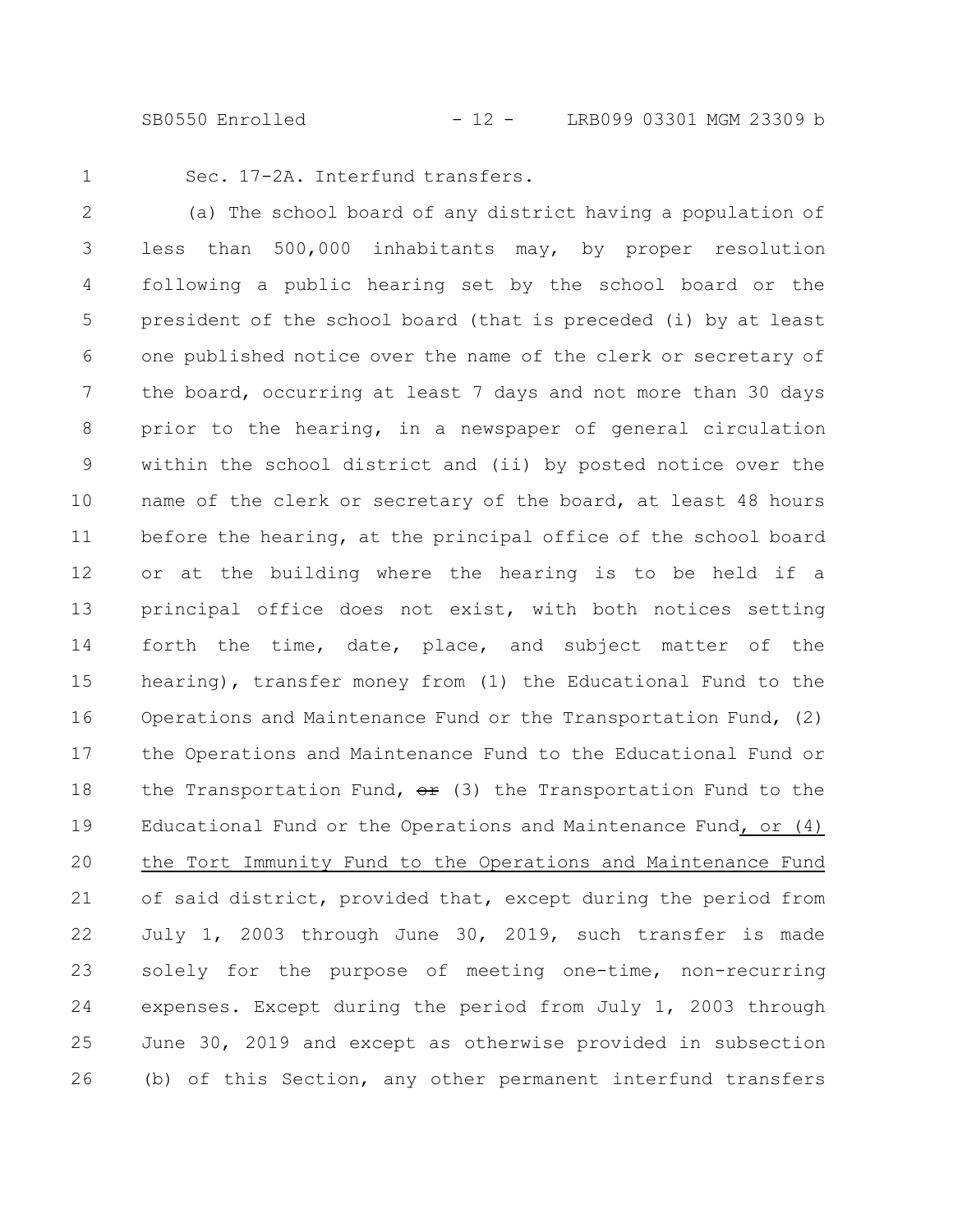SB0550 Enrolled - 13 - LRB099 03301 MGM 23309 b

authorized by any provision or judicial interpretation of this Code for which the transferee fund is not precisely and specifically set forth in the provision of this Code authorizing such transfer shall be made to the fund of the school district most in need of the funds being transferred, as determined by resolution of the school board. 1 2 3 4 5 6

(b) (Blank). Notwithstanding subsection  $(a)$  of this Section or any other provision of this Code to the contrary, the school board of any school district (i) that is subject to the Property Tax Extension Limitation Law, (ii) that has a population of less than 500,000 inhabitants, (iii) that is levying at its maximum tax rate, (iv) whose total equalized assessed valuation has declined 20% in the prior 2 years, (v) in which 80% or more of its students receive free reduced-price lunch, and (vi) that had an equalized assessed valuation of less than \$207 million but more than \$203 million in the 2011 levy year may annually, until July 1, 2016, transfer money from any fund of the district, other than the Illinois Municipal Retirement Fund and the Bonds and Interest Fund, to the educational fund, the operations and maintenance fund, or the transportation fund of the district by proper resolution following a public hearing set by the school board or the president of the school board, with notice as provided in subsection (a) of this Section, so long as the district meets the qualifications set forth in this subsection (b) the effective date of this amendatory Act of the 98th General 7 8 9 10 11 12 13 14 15 16 17 18 19 20 21 22 23 24 25 26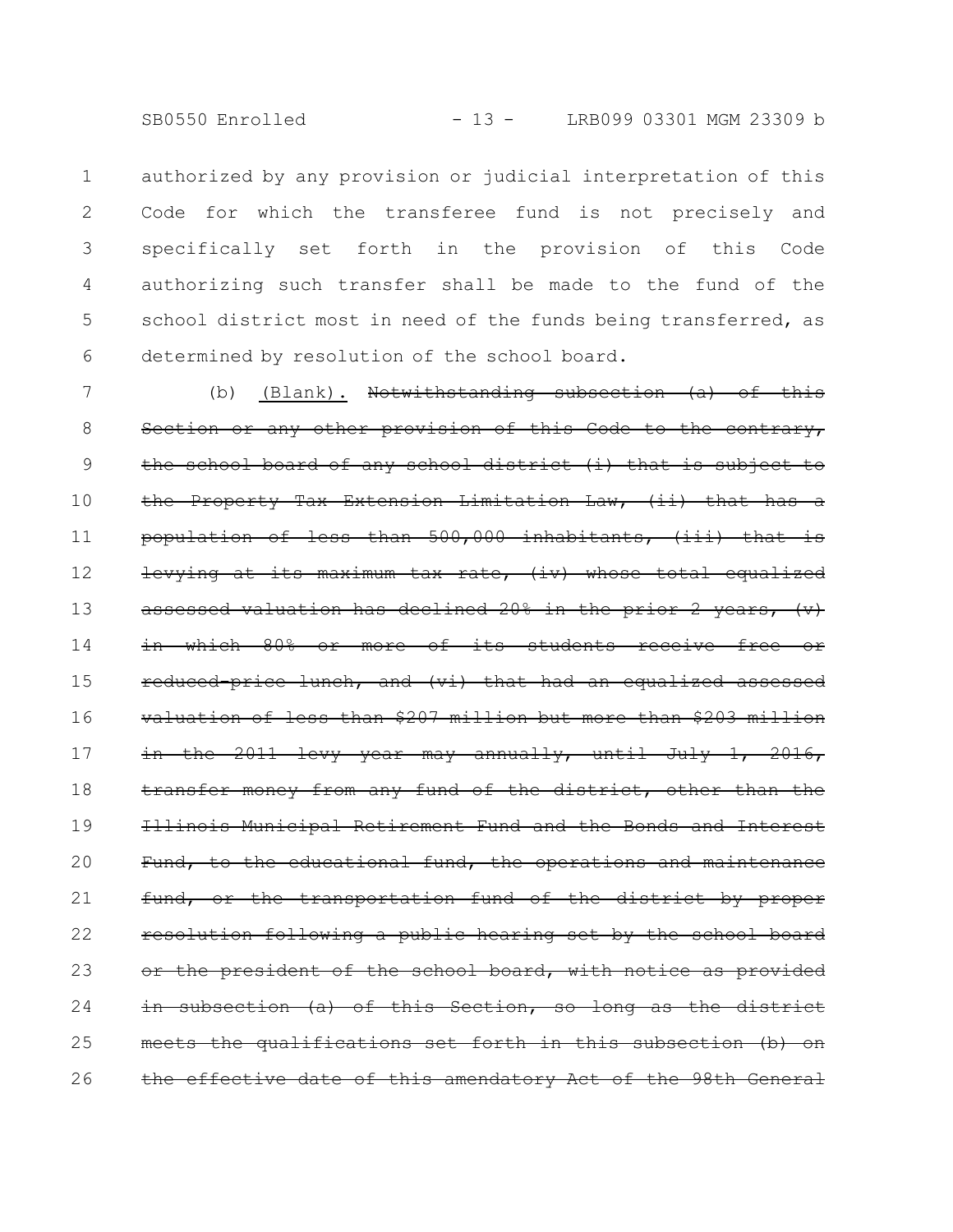Assembly even if the district does not meet those qualifications at the time a given transfer is made. (Source: P.A. 98-26, eff. 6-21-13; 98-131, eff. 1-1-14; 99-713, eff. 8-5-16.) Section 15. The Public Utilities Act is amended by adding Section 9-246 as follows: (220 ILCS 5/9-246 new) Sec. 9-246. Rates; lead hazard cost recovery by investor-owned water utilities. In determining the rates for an investor-owned public utility engaged in providing water service, the Commission shall allow the utility to recover annually any reasonable costs incurred by the utility to comply with Section 35.5 of the Illinois Plumbing License Law. Section 20. The Child Care Act of 1969 is amended by adding Section 5.9 as follows: (225 ILCS 10/5.9 new) Sec. 5.9. Lead testing of water in licensed day care centers, day care homes and group day care homes. (a) On or before January 1, 2018, the Department, in consultation with the Department of Public Health, shall adopt rules that prescribe the procedures and standards to be used by the Department in assessing levels of lead in water in licensed 1 2 3 4 5 6 7 8 9 10 11 12 13 14 15 16 17 18 19 20 21 22 SB0550 Enrolled - 14 - LRB099 03301 MGM 23309 b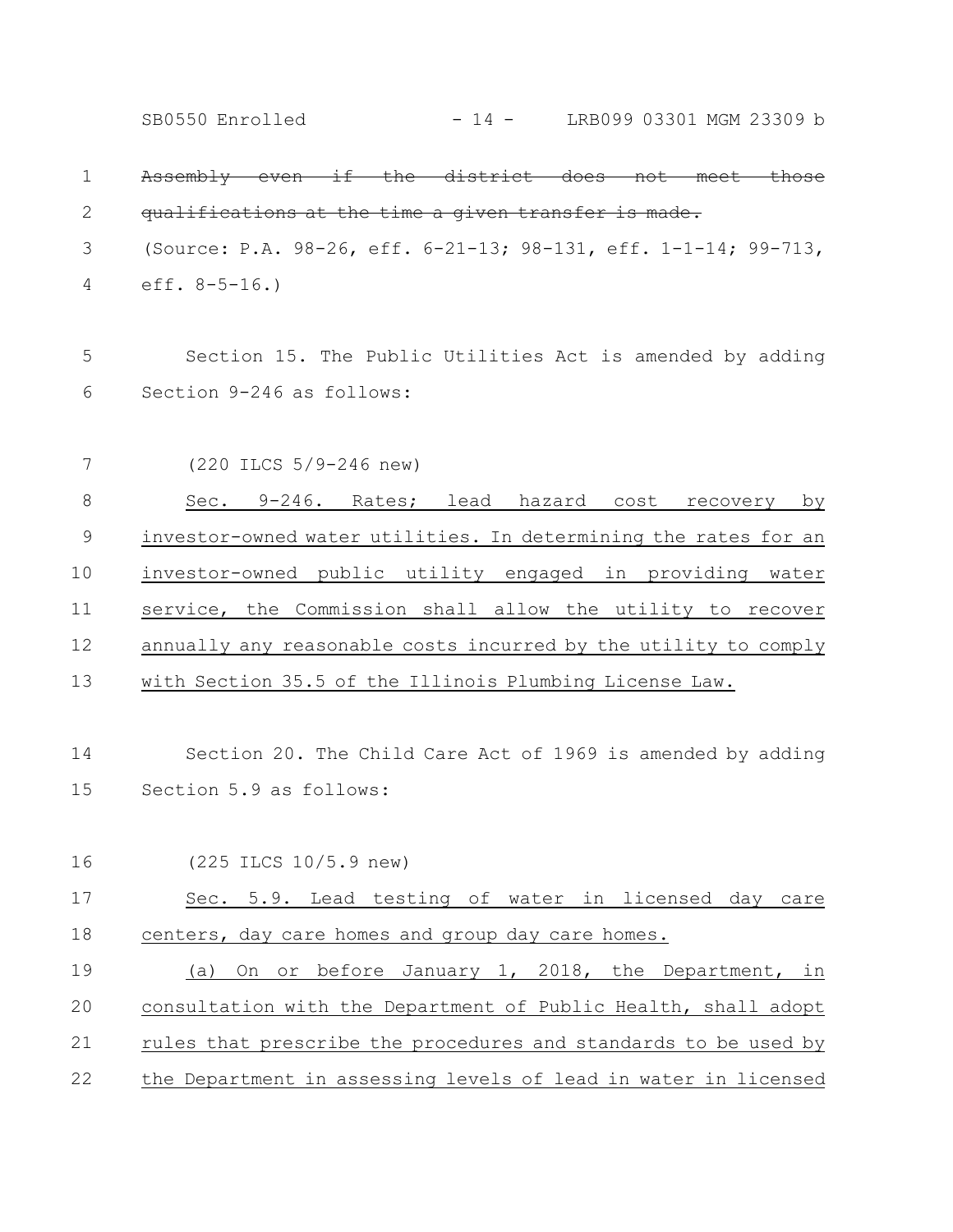SB0550 Enrolled - 15 - LRB099 03301 MGM 23309 b

day care centers, day care homes, and group day care homes constructed on or before January 1, 2000 that serve children under the age of 6. Such rules shall, at a minimum, include provisions regarding testing parameters, the notification of sampling results, training requirements for lead exposure and mitigation. 1 2 3 4 5 6

(b) After adoption of the rules required by subsection (a), and as part of an initial application or application for renewal of a license for day care centers, day care homes, and group day care homes, the Department shall require proof that the applicant has complied with all such rules. 7 8 9 10 11

Section 25. The Illinois Plumbing License Law is amended by adding Section 35.5 as follows: 12 13

Sec. 35.5. Lead in drinking water prevention.

(225 ILCS 320/35.5 new) 14

15

## (a) The General Assembly finds that lead has been detected in the drinking water of schools in this State. The General Assembly also finds that infants and young children may suffer adverse health effects and developmental delays as a result of exposure to even low levels of lead. The General Assembly further finds that it is in the best interests of the people of the State to require school districts or chief school administrators, or the designee of the school district or chief school administrator, to test for lead in drinking water in 16 17 18 19 20 21 22 23 24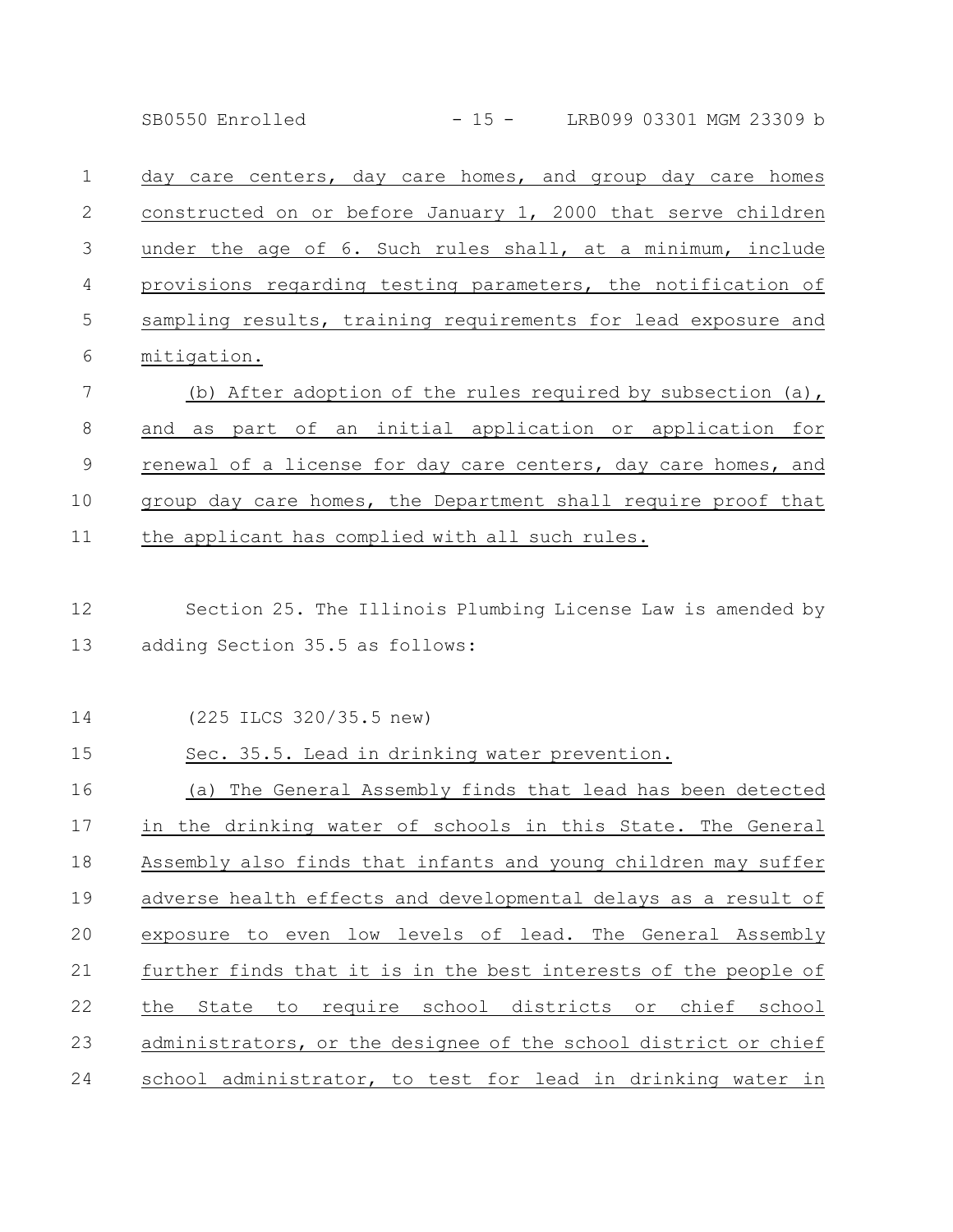SB0550 Enrolled - 16 - LRB099 03301 MGM 23309 b

school buildings and provide written notification of the test results. 1 2

The purpose of this Section is to require (i) school districts or chief school administrators, or the designees of the school districts or chief school administrators, to test for lead with the goal of providing school building occupants with an adequate supply of safe, potable water; and (ii) school districts or chief school administrators, or the designees of the school districts or chief school administrators, to notify the parents and legal guardians of enrolled students of the sampling results from their respective school buildings. 3 4 5 6 7 8 9 10 11

(b) For the purposes of this Section: 12

"Community water system" has the meaning provided in 35 13

Ill. Adm. Code 611.101. 14

"School building" means any facility or portion thereof that was constructed on or before January 1, 2000 and may be occupied by more than 10 children or students, pre-kindergarten through grade 5, under the control of (a) a school district or (b) a public, private, charter, or nonpublic day or residential educational institution. 15 16 17 18 19 20

"Source of potable water" means the point at which non-bottled water that may be ingested by children or used for food preparation exits any tap, faucet, drinking fountain, wash basin in a classroom occupied by children or students under grade 1, or similar point of use; provided, however, that all (a) bathroom sinks and (b) wash basins used by janitorial staff 21 22 23 24 25 26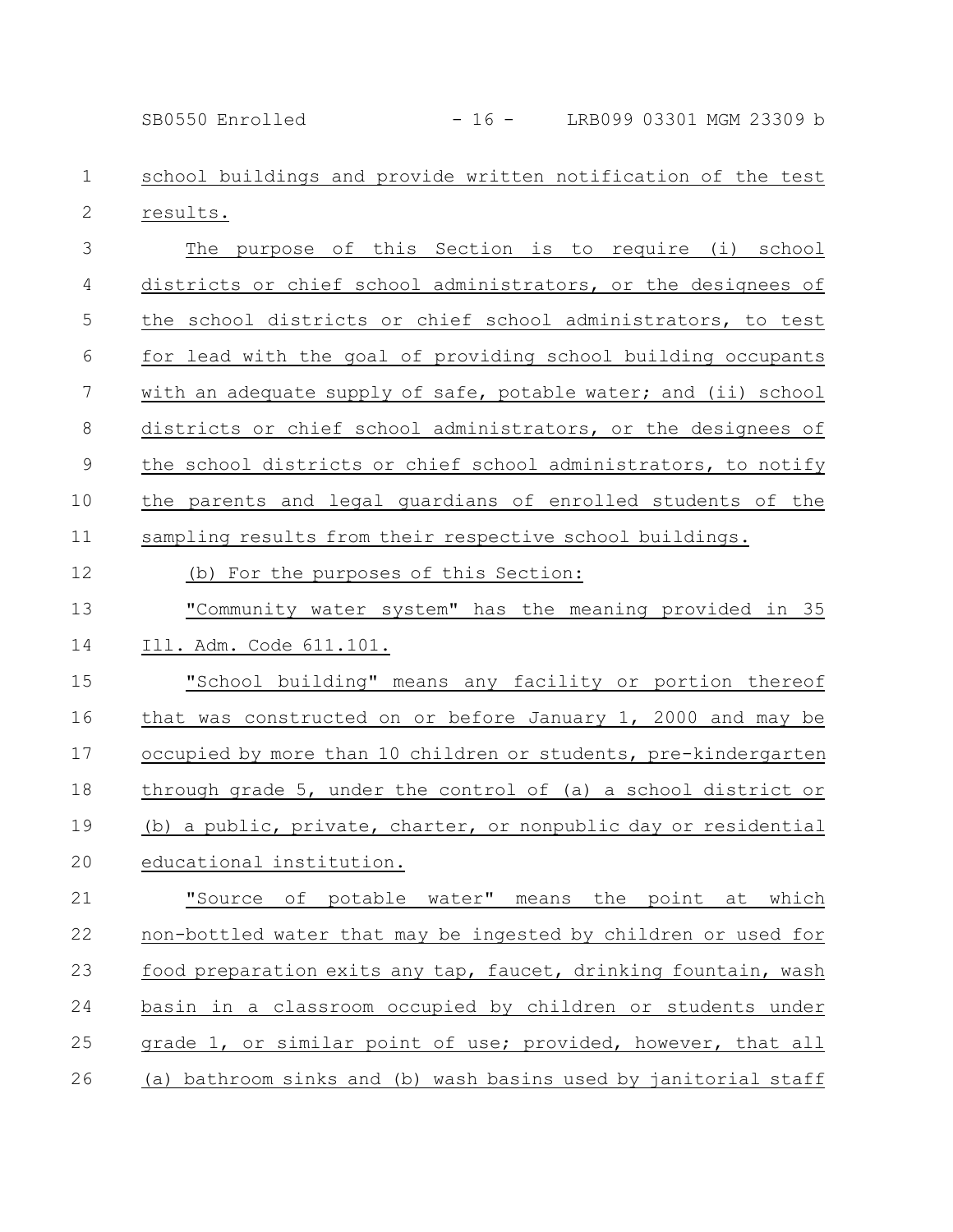SB0550 Enrolled - 17 - LRB099 03301 MGM 23309 b

1

are excluded from this definition.

(c) Each school district or chief school administrator, or the designee of each school district or chief school administrator, shall test each source of potable water in a school building for lead contamination as required in this subsection. 2 3 4 5 6

(1) Each school district or chief school administrator, or the designee of each school district or chief school administrator, shall, at a minimum, (a) collect a first-draw 250 milliliter sample of water, (b) flush for 30 seconds, and (c) collect a second-draw 250 milliliter sample from each source of potable water located at each corresponding school building; provided, however, that to the extent that multiple sources of potable water utilize the same drain, (i) the foregoing collection protocol is required for one such source of potable water, and (ii) only a first-draw 250 milliliter sample of water is required from the remaining such sources of potable water. The water corresponding to the first-draw 250 milliliter sample from each source of potable water shall have been standing in the plumbing pipes for at least 8 hours, but not more than 18 hours, without any flushing of the source of potable water before sample collection. (2) Each school district or chief school 7 8 9 10 11 12 13 14 15 16 17 18 19 20 21 22 23 24

administrator, or the designee of each school district or chief school administrator, shall submit or cause to be 25 26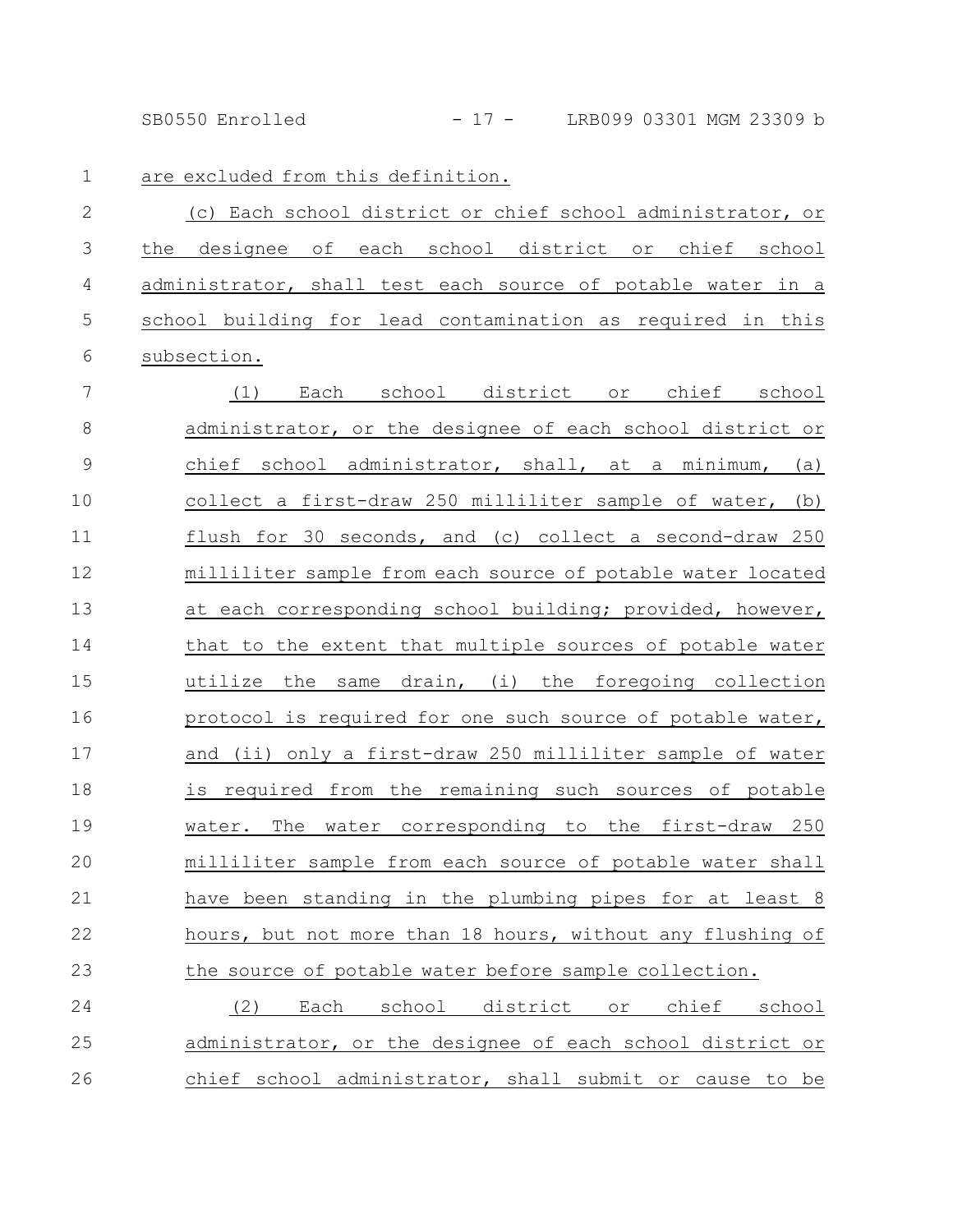SB0550 Enrolled - 18 - LRB099 03301 MGM 23309 b

| 1              | submitted (A) the samples to an Illinois Environmental     |
|----------------|------------------------------------------------------------|
| $\mathbf{2}$   | Protection Agency-accredited laboratory for analysis for   |
| 3              | lead in accordance with the instructions supplied by an    |
| $\overline{4}$ | Illinois Environmental Protection Agency-accredited        |
| 5              | laboratory and (B) the written sampling results to the     |
| 6              | Department within 7 business days of receipt of the        |
| 7              | results.                                                   |
| $\,8\,$        | (3) If any of the samples taken in the school exceed 5     |
| $\mathcal{G}$  | parts per billion, the school district or chief school     |
| 10             | administrator, or the designee of the school district or   |
| 11             | chief school administrator, shall promptly provide an      |
| 12             | individual notification of the sampling results, via       |
| 13             | written or electronic communication, to the parents or     |
| 14             | legal guardians of all enrolled students and include the   |
| 15             | following information: the corresponding sampling location |
| 16             | within the school building and the United States           |
| 17             | Environmental Protection Agency's website for information  |
| 18             | about lead in drinking water. If any of the samples taken  |
| 19             | at the school are at or below 5 parts per billion,         |
| 20             | notification may be made as provided in this paragraph or  |
| 21             | by posting on the school's website.                        |
| 22             | (4) Sampling and analysis required under this Section      |
| 23             | shall be completed by the following applicable deadlines:  |
| 24             | for school buildings constructed prior to January 1, 1987, |

25 by December 31, 2017; and for school buildings constructed between January 2, 1987 and January 1, 2000, by December 26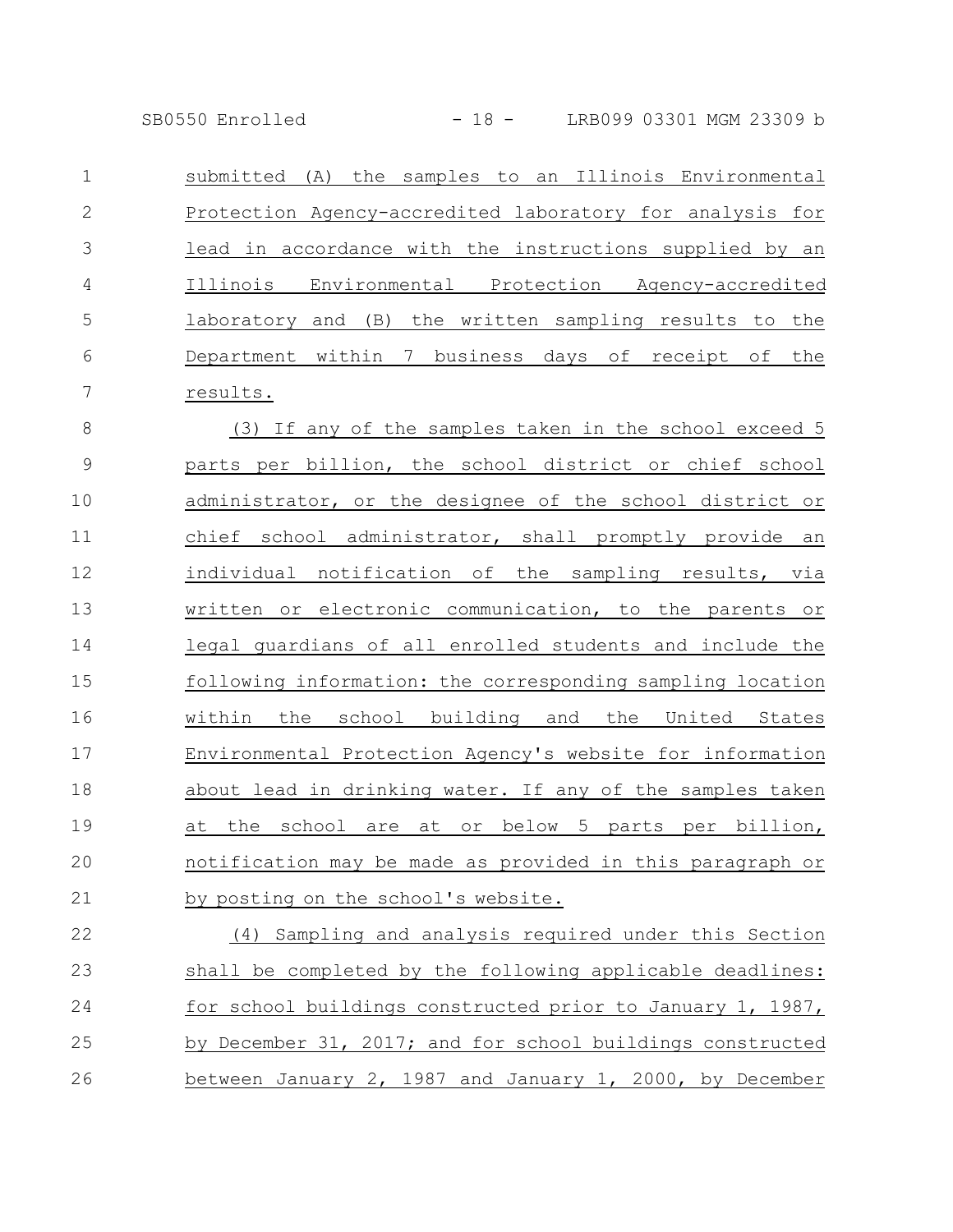31, 2018. 1

| $\overline{2}$ | (5) A school district or chief school administrator, or     |
|----------------|-------------------------------------------------------------|
| 3              | the designee of the school district or chief school         |
| 4              | administrator, may seek a waiver of the requirements of     |
| 5              | this subsection from the Department, if (A) the school      |
| 6              | district or chief school administrator, or the designee of  |
| 7              | the school district or chief school administrator,          |
| $\,8\,$        | collected at least one 250 milliliter or greater sample of  |
| $\mathsf 9$    | water from each source of potable water that had been       |
| 10             | standing in the plumbing pipes for at least 6 hours and     |
| 11             | that was collected without flushing the source of potable   |
| 12             | water before collection, (B) an Illinois Environmental      |
| 13             | Protection Agency-accredited laboratory analyzed the        |
| 14             | samples, (C) test results were obtained prior to the        |
| 15             | effective date of this amendatory Act of the 99th General   |
| 16             | Assembly, but after January 1, 2013, and (D) test results   |
| 17             | were submitted to the Department within 120 days of the     |
| 18             | effective date of this amendatory Act of the 99th General   |
| 19             | Assembly.                                                   |
| 20             | The owner or operator of a community water system<br>(6)    |
| 21             | may agree to pay for the cost of the laboratory analysis of |
| 22             | the samples required under this Section and may utilize the |
| 23             | lead hazard cost recovery fee under Section 11-150.1-1 of   |
| 24             | the Illinois Municipal Code or other available funds to     |
| 25             | defray said costs.                                          |
| 26             | (7) Lead sampling results obtained shall not be used        |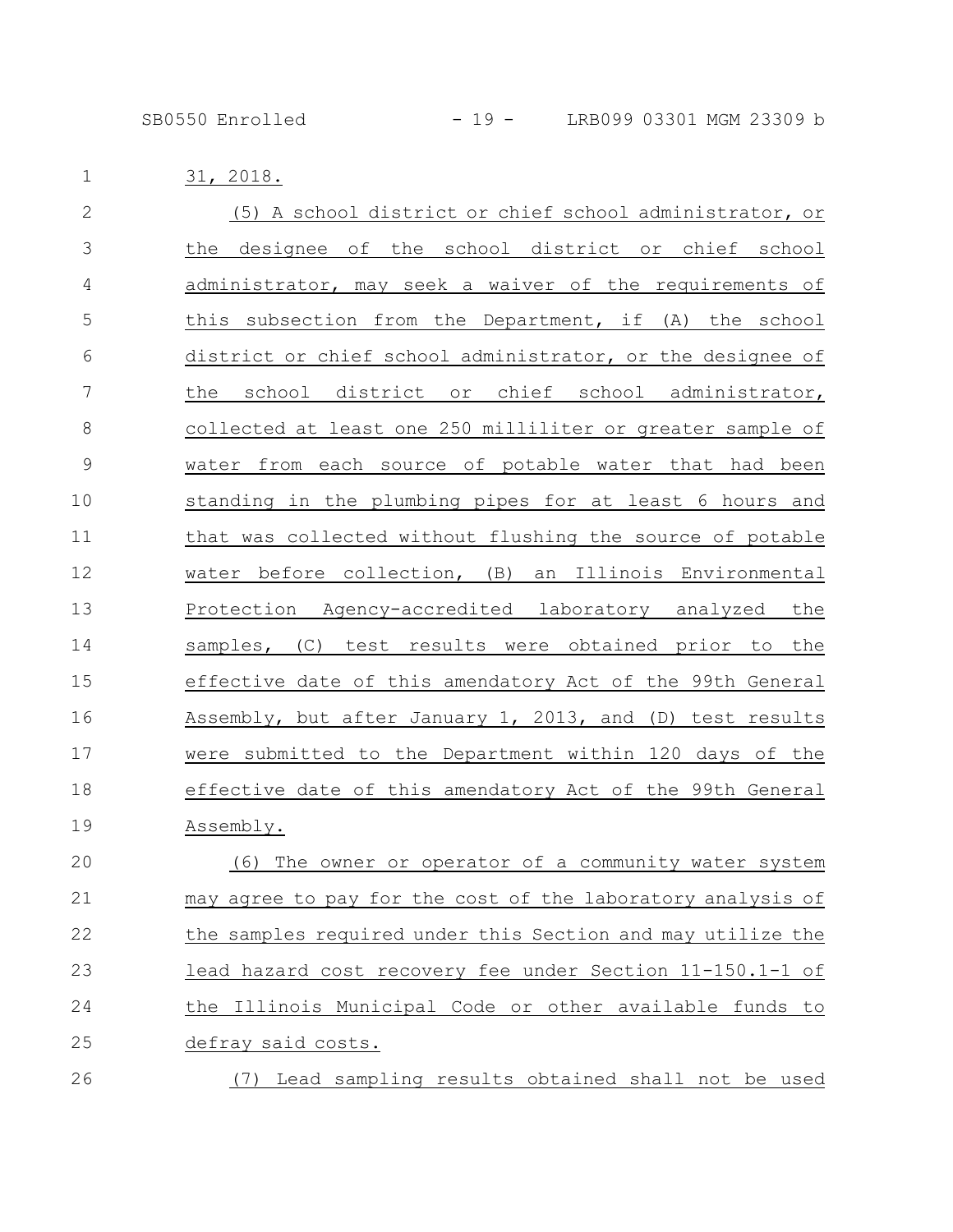SB0550 Enrolled - 20 - LRB099 03301 MGM 23309 b

for purposes of determining compliance with the Board's rules that implement the national primary drinking water regulations for lead and copper. 1 2 3

(d) By no later than June 30, 2019, the Department shall determine whether it is necessary and appropriate to protect public health to require schools constructed in whole or in part after January 1, 2000 to conduct testing for lead from sources of potable water, taking into account, among other relevant information, the results of testing conducted pursuant to this Section. 4 5 6 7 8 9 10

(e) Within 90 days of the effective date of this amendatory Act of the 99th General Assembly, the Department shall post on its website guidance on mitigation actions for lead in drinking water, and ongoing water management practices, in schools. In preparing such quidance, the Department may, in part, reference the United States Environmental Protection Agency's 3Ts for Reducing Lead in Drinking Water in Schools. 11 12 13 14 15 16 17

Section 30. The Environmental Protection Act is amended by changing Section 19.3 and by adding Section 17.11 as follows: 18 19

| 20 | $(415$ ILCS $5/17.11$ new)                               |
|----|----------------------------------------------------------|
| 21 | Sec. 17.11. Lead in drinking water notifications and     |
| 22 | inventories.                                             |
| 23 | (a) The purpose of this Section is to require the owners |
| 24 | and operators of community water systems to (i) create a |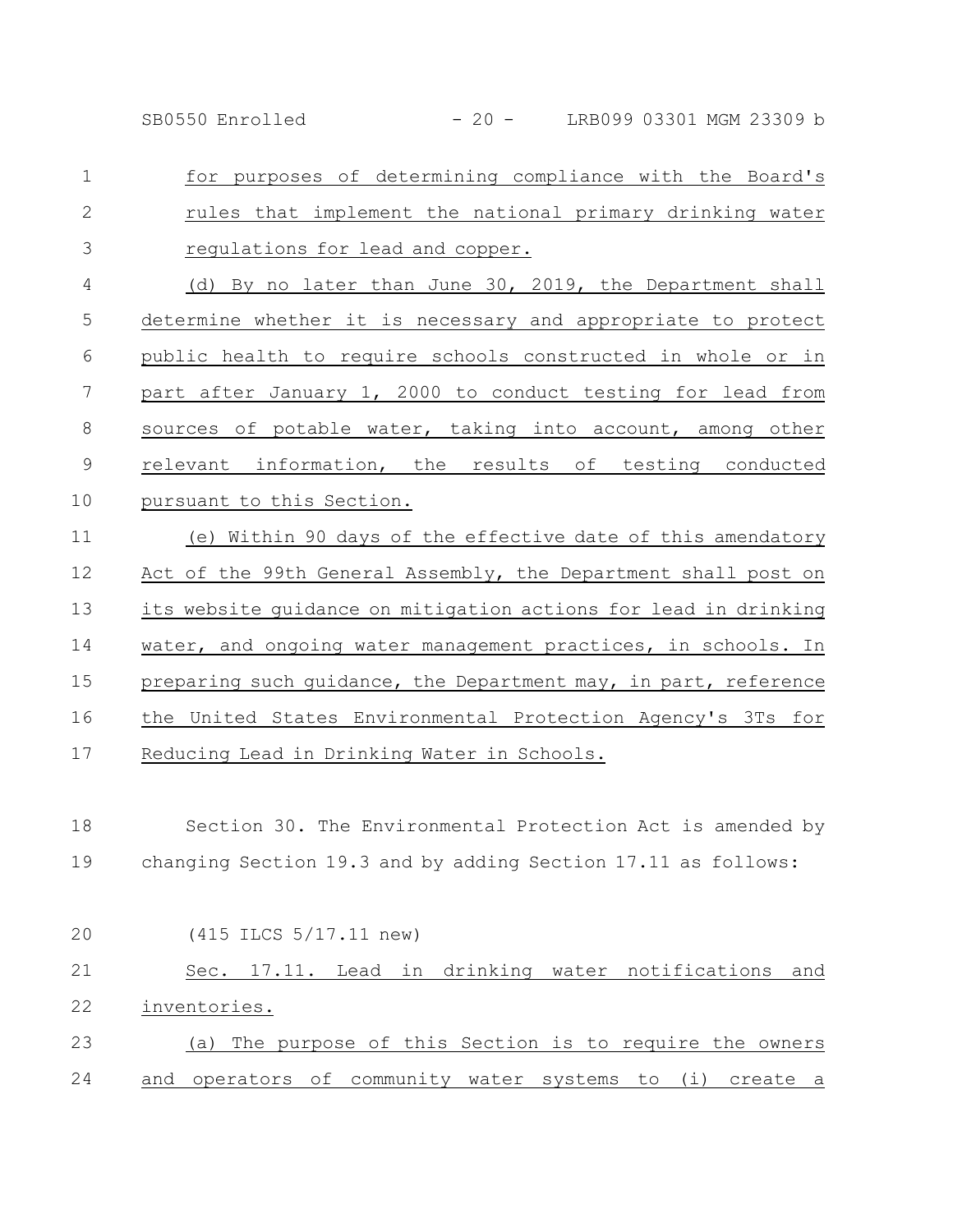|    | - 21 - LRB099 03301 MGM 23309 b<br>SB0550 Enrolled              |
|----|-----------------------------------------------------------------|
| 1  | comprehensive lead service line inventory; and (ii) provide     |
| 2  | notice to occupants of potentially affected residences of       |
| 3  | construction or repair work on water mains, lead service lines, |
| 4  | or water meters.                                                |
| 5  | (b) For the purposes of this Section:                           |
| 6  | "Community water system" has the meaning provided in 35         |
| 7  | Ill. Adm. Code 611.101.                                         |
| 8  | "Potentially affected residence" means any residence            |
| 9  | where water service is or may be temporarily interrupted or     |
| 10 | shut off by or on behalf of an owner or operator of a           |
| 11 | community water system because construction or repair work      |
| 12 | is to be performed by or on behalf of the owner or operator     |
| 13 | of a community water system on or affecting a water main,       |
| 14 | service line, or water meter.                                   |
| 15 | "Small system" has the meaning provided in 35 Ill. Adm.         |
| 16 | Code 611.350.                                                   |
| 17 | (c) The owner or operator of each community water system in     |
| 18 | the State shall develop a water distribution system material    |
| 19 | inventory that shall be submitted in written or electronic form |
| 20 | to the Agency on an annual basis commencing on April 15, 2018   |
| 21 | and continuing on each April 15 thereafter until the water      |
| 22 | distribution system material inventory is completed. In         |
| 23 | addition to meeting the requirements for water distribution     |
| 24 | system material inventories that are mandated by the United     |
| 25 | States<br>Environmental Protection Agency, each water           |
| 26 | distribution system material inventory shall identify:          |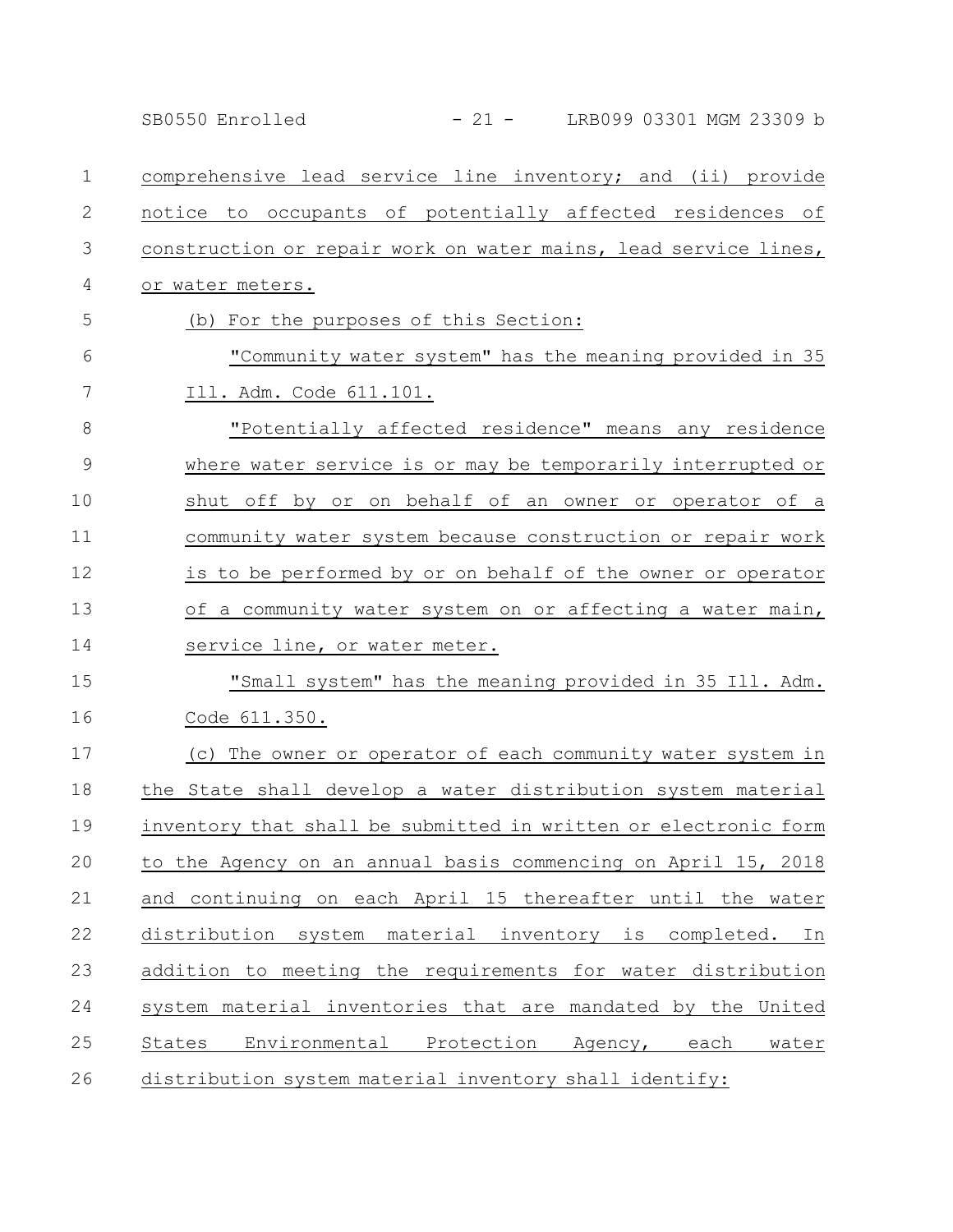SB0550 Enrolled - 22 - LRB099 03301 MGM 23309 b

| $\mathbf 1$   | (1) the total number of service lines within or                |
|---------------|----------------------------------------------------------------|
| $\mathbf{2}$  | connected to the distribution system, including privately      |
| 3             | owned service lines;                                           |
| 4             | (2) the number of all known lead service lines within          |
| 5             | connected to the distribution system, including<br>or          |
| 6             | privately owned lead service lines; and                        |
| 7             | (3) the number of the lead service lines that were             |
| 8             | added to the inventory after the previous year's               |
| $\mathcal{G}$ | submission.                                                    |
| 10            | Nothing in this subsection shall be construed to require       |
| 11            | that service lines be unearthed.                               |
| 12            | (d) Beginning on January 1, 2018, when conducting routine      |
| 13            | inspections of community water systems as required under this  |
| 14            | Act, the Agency may conduct a separate audit to identify       |
| 15            | progress that the community water system has made toward       |
| 16            | completing the water distribution system material inventories  |
| 17            | required under subsection (c) of this Section.                 |
| 18            | (e) The owner or operator of the community water system        |
| 19            | shall provide notice of construction or repair work on a water |
| 20            | main service line, or water meter in accordance with the       |
| 21            | following requirements:                                        |
| 22            | (1) At least 14 days prior to beginning planned work to        |
| 23            | repair or replace any water mains or lead service lines,       |
| 24            | the owner or operator of a community water system shall        |
| 25            | notify, through an individual written notice, each             |
| 26            | potentially affected residence of the planned work. In         |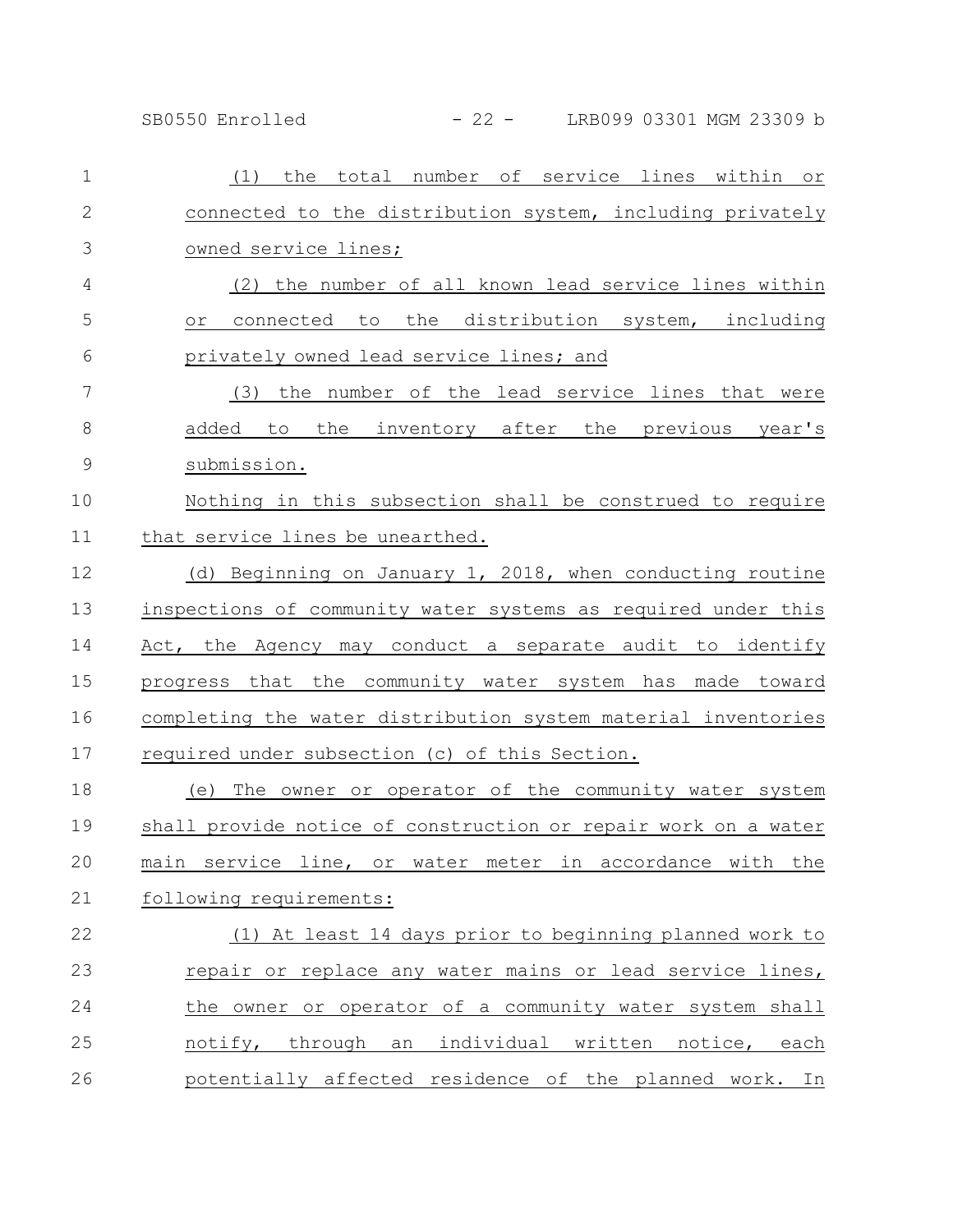SB0550 Enrolled - 23 - LRB099 03301 MGM 23309 b

| $\mathbf 1$   | where a community water system must perform<br>cases       |
|---------------|------------------------------------------------------------|
| $\mathbf{2}$  | construction or repair work on an emergency basis or where |
| 3             | such work is not scheduled at least 14 days prior to work  |
| 4             | taking place, the community water system shall notify each |
| 5             | potentially affected residence as soon as reasonably       |
| 6             | possible. When work is to repair or replace a water meter, |
| 7             | the notification shall be provided at the time the work is |
| $\,8\,$       | initiated.                                                 |
| $\mathcal{G}$ | (2) Such notification shall include, at a minimum:         |
| 10            | (A) a warning that the work may result in sediment,        |
| 11            | possibly containing lead, in the residence's water         |
| 12            | supply; and                                                |
| 13            | information concerning best practices for<br>(B)           |
| 14            | preventing the consumption of any lead in drinking         |
| 15            | water, including a recommendation to flush water lines     |
| 16            | during and after the completion of the repair or           |
| 17            | replacement work and to clean faucet aerator screens;      |
| 18            | and                                                        |
| 19            | (C) information regarding the dangers of lead in           |
| $20$          | young children.                                            |
| 21            | To the extent that the owner or operator of a<br>(3)       |
| 22            | community water system serves a significant proportion of  |
| 23            | non-English speaking consumers, the notification must      |
| 24            | contain information in the appropriate languages regarding |
| 25            | the importance of the notice, and it must contain a        |
| 26            | telephone number or address where a person served may      |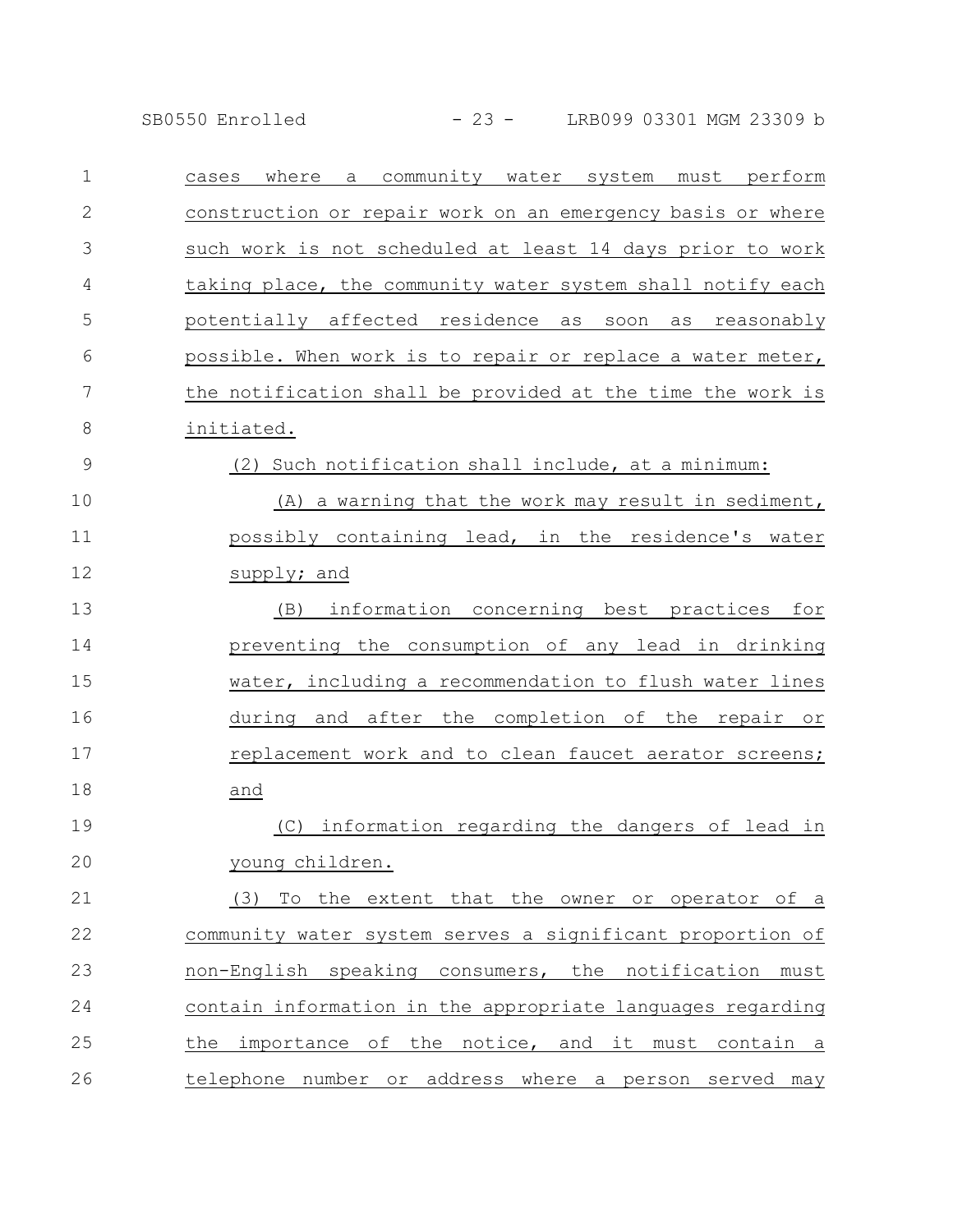contact the owner or operator of the community water system to obtain a translated copy of the notification or to request assistance in the appropriate language. 1 2 3

(4) Notwithstanding anything to the contrary set forth in this Section, to the extent that (a) notification is required for the entire community served by a community water system, (b) notification is required for construction or repairs occurring on an emergency basis, or (c) the community water system is a small system, publication notification, through a local media, social media or other similar means, may be utilized in lieu of an individual written notification. 4 5 6 7 8 9 10 11 12

(5) If an owner or operator is required to provide an individual written notification to a residence that is a multidwelling building, posting a written notification on the primary entrance way to the building shall be sufficient. 13 14 15 16 17

(6) The notification requirements in this subsection (e) do not apply to work performed on water mains that are used to transmit treated water between community water systems and have no service connections. 18 19 20 21

(7) The owner or operator of a community water system may seek a full or partial waiver of the requirements of this subsection from the Agency if (i) the community water system was originally constructed without lead, (ii) the residential structures were constructed under local 22 23 24 25 26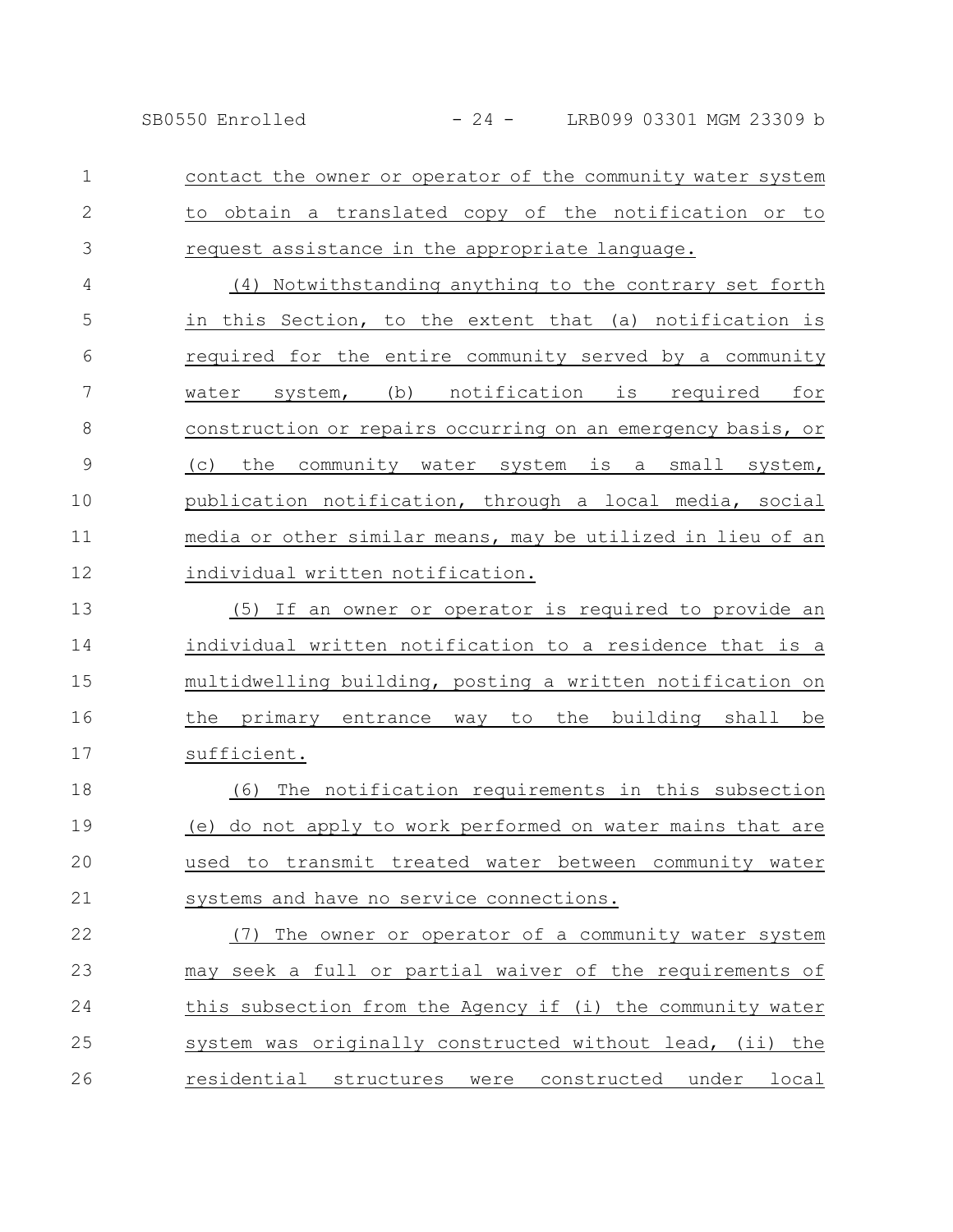SB0550 Enrolled - 25 - LRB099 03301 MGM 23309 b

building codes that categorically prohibited lead construction materials or the owner or operator of a community water system certifies that any residential structures requiring notification were constructed without lead, and (iii) no lead sediment is likely to be present within the community water system or residential structures. The owner or operator of a community water system may seek a time-limited or permanent waiver. 1 2 3 4 5 6 7 8

(8) The owner and operator of a community water system shall not be required to comply with this subsection (e) to the extent that the corresponding water distribution system material inventory has been completed that demonstrates the water distribution system does not contain any lead. 9 10 11 12 13 14

(415 ILCS 5/19.3) (from Ch. 111 1/2, par. 1019.3) 15

Sec. 19.3. Water Revolving Fund. 16

(a) There is hereby created within the State Treasury a Water Revolving Fund, consisting of 3 interest-bearing special programs to be known as the Water Pollution Control Loan Program, the Public Water Supply Loan Program, and the Loan Support Program, which shall be used and administered by the Agency. 17 18 19 20 21 22

(b) The Water Pollution Control Loan Program shall be used and administered by the Agency to provide assistance for the following purposes: 23 24 25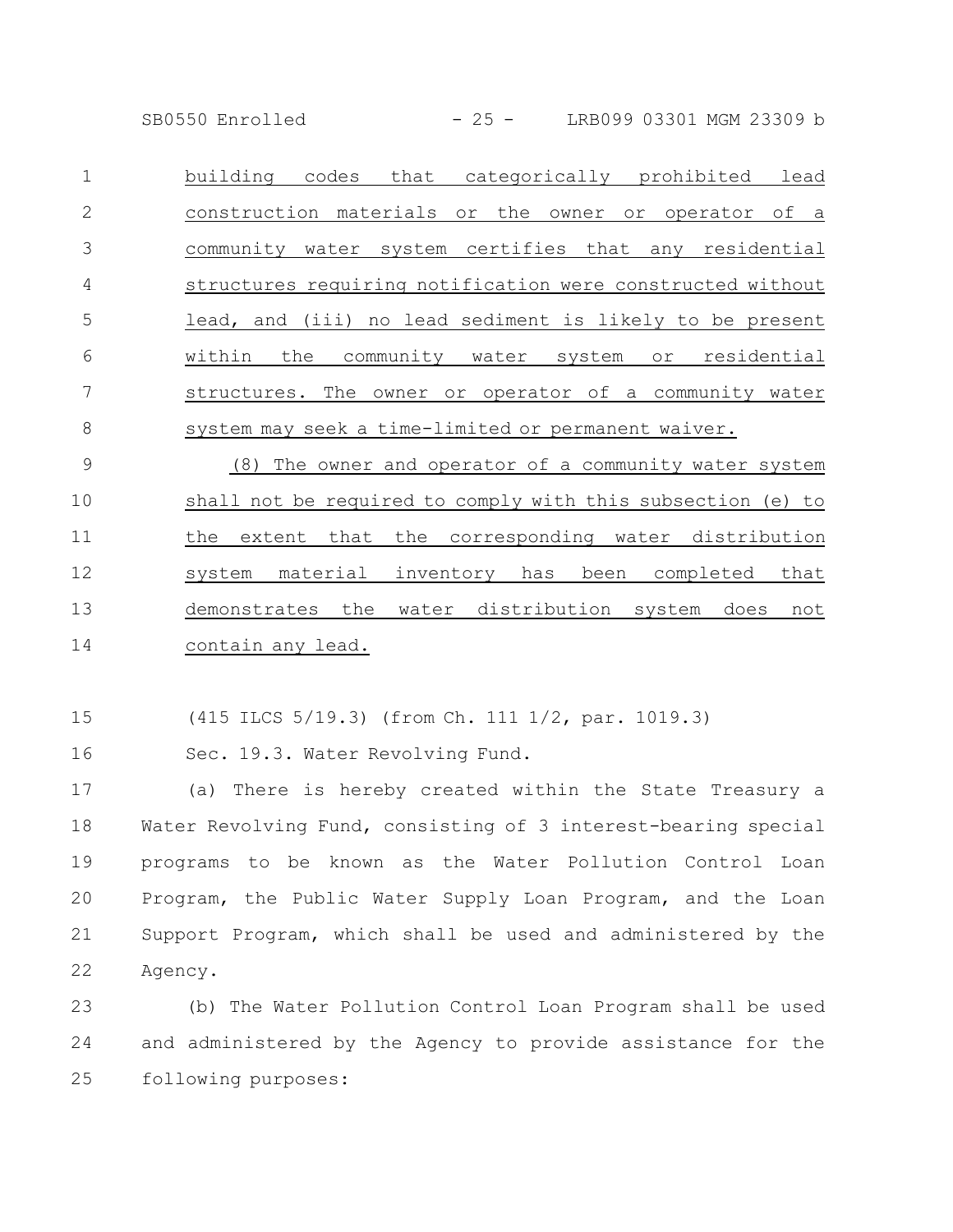## SB0550 Enrolled - 26 - LRB099 03301 MGM 23309 b

(1) to accept and retain funds from grant awards, appropriations, transfers, and payments of interest and principal; 1 2 3

(2) to make direct loans at or below market interest rates and to provide additional subsidization, including, but not limited to, forgiveness of principal, negative interest rates, and grants, to any eligible local government unit to finance the construction of treatments works, including storm water treatment systems that are treatment works, and projects that fulfill federal State Revolving Fund grant requirements for a green project reserve; 4 5 6 7 8 9 10 11 12

(2.5) with respect to funds provided under the American Recovery and Reinvestment Act of 2009: 13 14

(A) to make direct loans at or below market interest rates to any eligible local government unit and to provide additional subsidization to any eligible local government unit, including, but not limited to, forgiveness of principal, negative interest rates, and grants; 15 16 17 18 19 20

(B) to make direct loans at or below market interest rates to any eligible local government unit to buy or refinance debt obligations for treatment works incurred on or after October 1, 2008; and 21 22 23 24

(C) to provide additional subsidization, including, but not limited to, forgiveness of 25 26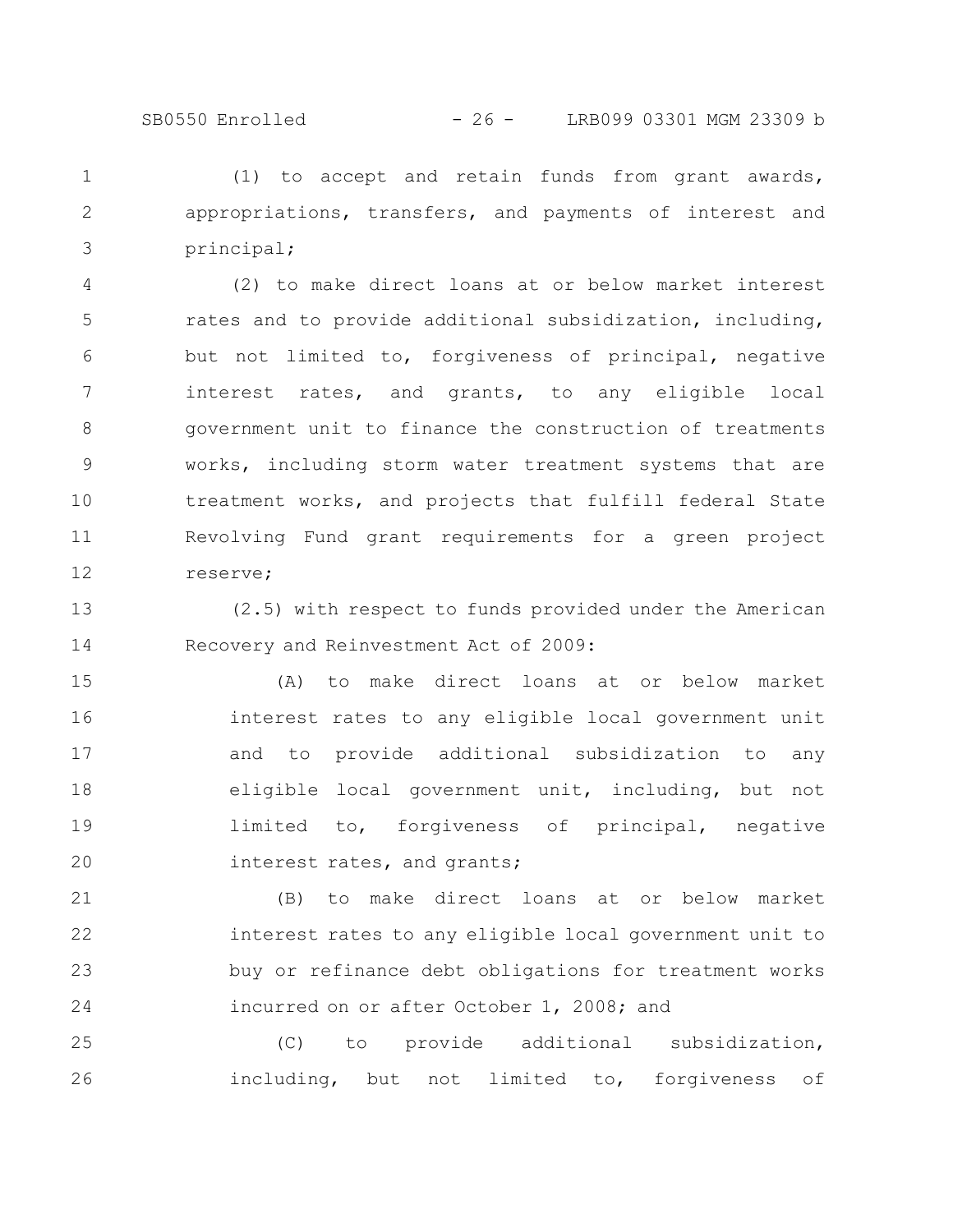1

2

principal, negative interest rates, and grants for treatment works incurred on or after October 1, 2008;

(3) to make direct loans at or below market interest rates and to provide additional subsidization, including, but not limited to, forgiveness of principal, negative interest rates, and grants, to any eligible local government unit to buy or refinance debt obligations for costs incurred after March 7, 1985, for the construction of treatment works, including storm water treatment systems that are treatment works, and projects that fulfill federal State Revolving Fund grant requirements for a green project reserve; 3 4 5 6 7 8 9 10 11 12

(3.5) to make loans, including, but not limited to, loans through a linked deposit program, at or below market interest rates for the implementation of a management program established under Section 319 of the Federal Water Pollution Control Act, as amended; 13 14 15 16 17

(4) to guarantee or purchase insurance for local obligations where such action would improve credit market access or reduce interest rates; 18 19 20

(5) as a source of revenue or security for the payment of principal and interest on revenue or general obligation bonds issued by the State or any political subdivision or instrumentality thereof, if the proceeds of such bonds will be deposited in the Fund; 21 22 23 24 25

26

(6) to finance the reasonable costs incurred by the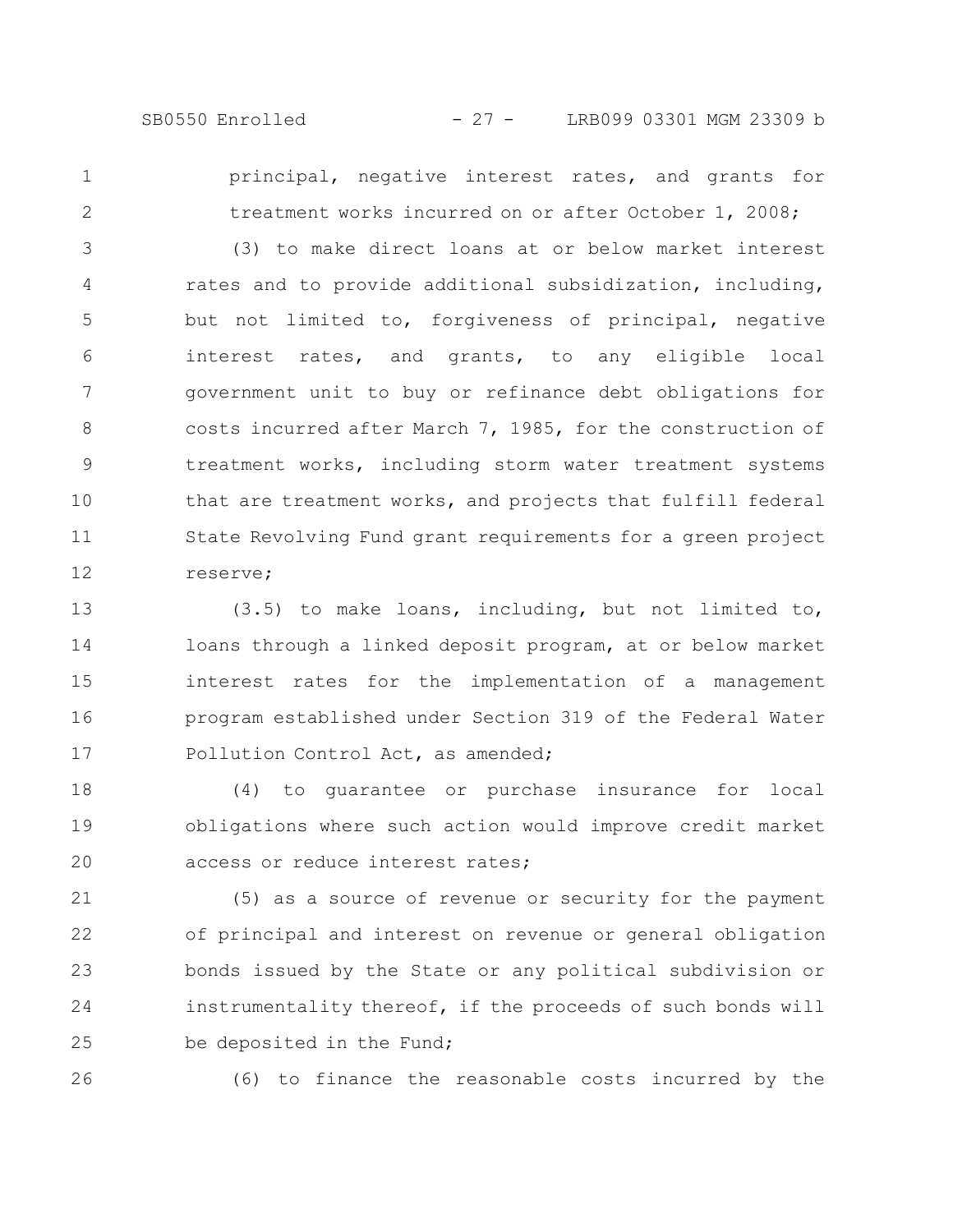$SB0550$  Enrolled  $-28 -$  LRB099 03301 MGM 23309 b

Agency in the administration of the Fund;

(7) to transfer funds to the Public Water Supply Loan Program; and 2 3

(8) notwithstanding any other provision of this subsection (b), to provide, in accordance with rules adopted under this Title, any other financial assistance that may be provided under Section 603 of the Federal Water Pollution Control Act for any other projects or activities eligible for assistance under that Section or federal rules adopted to implement that Section. 4 5 6 7 8 9 10

(c) The Loan Support Program shall be used and administered by the Agency for the following purposes: 11 12

(1) to accept and retain funds from grant awards and appropriations; 13 14

(2) to finance the reasonable costs incurred by the Agency in the administration of the Fund, including activities under Title III of this Act, including the administration of the State construction grant program; 15 16 17 18

(3) to transfer funds to the Water Pollution Control Loan Program and the Public Water Supply Loan Program; 19 20

(4) to accept and retain a portion of the loan repayments; 21 22

(5) to finance the development of the low interest loan programs for water pollution control and public water supply projects; 23 24 25

26

1

(6) to finance the reasonable costs incurred by the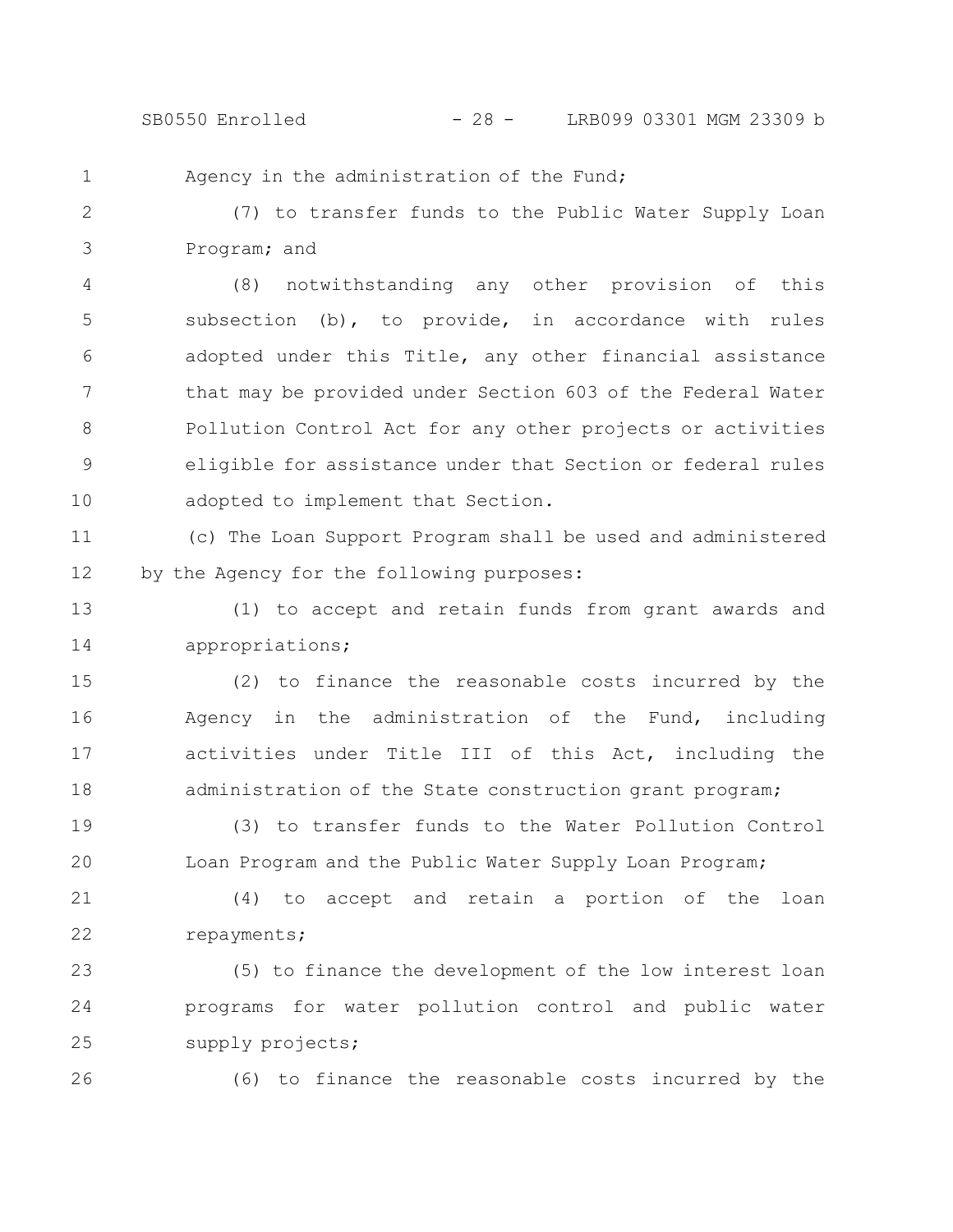SB0550 Enrolled - 29 - LRB099 03301 MGM 23309 b

Agency to provide technical assistance for public water supplies; and 1 2

(7) to finance the reasonable costs incurred by the Agency for public water system supervision programs, to administer or provide for technical assistance through source water protection programs, to develop and implement a capacity development strategy, to delineate and assess source water protection areas, and for an operator certification program in accordance with Section 1452 of the federal Safe Drinking Water Act. 3 4 5 6 7 8 9 10

(d) The Public Water Supply Loan Program shall be used and administered by the Agency to provide assistance to local government units and privately owned community water supplies for public water supplies for the following public purposes: 11 12 13 14

(1) to accept and retain funds from grant awards, appropriations, transfers, and payments of interest and principal; 15 16 17

(2) to make direct loans at or below market interest rates and to provide additional subsidization, including, but not limited to, forgiveness of principal, negative interest rates, and grants, to any eligible local government unit or to any eligible privately owned community water supply to finance the construction of water supplies and projects that fulfill federal State Revolving Fund grant requirements for a green project reserve; 18 19 20 21 22 23 24 25

(2.5) with respect to funds provided under the American

26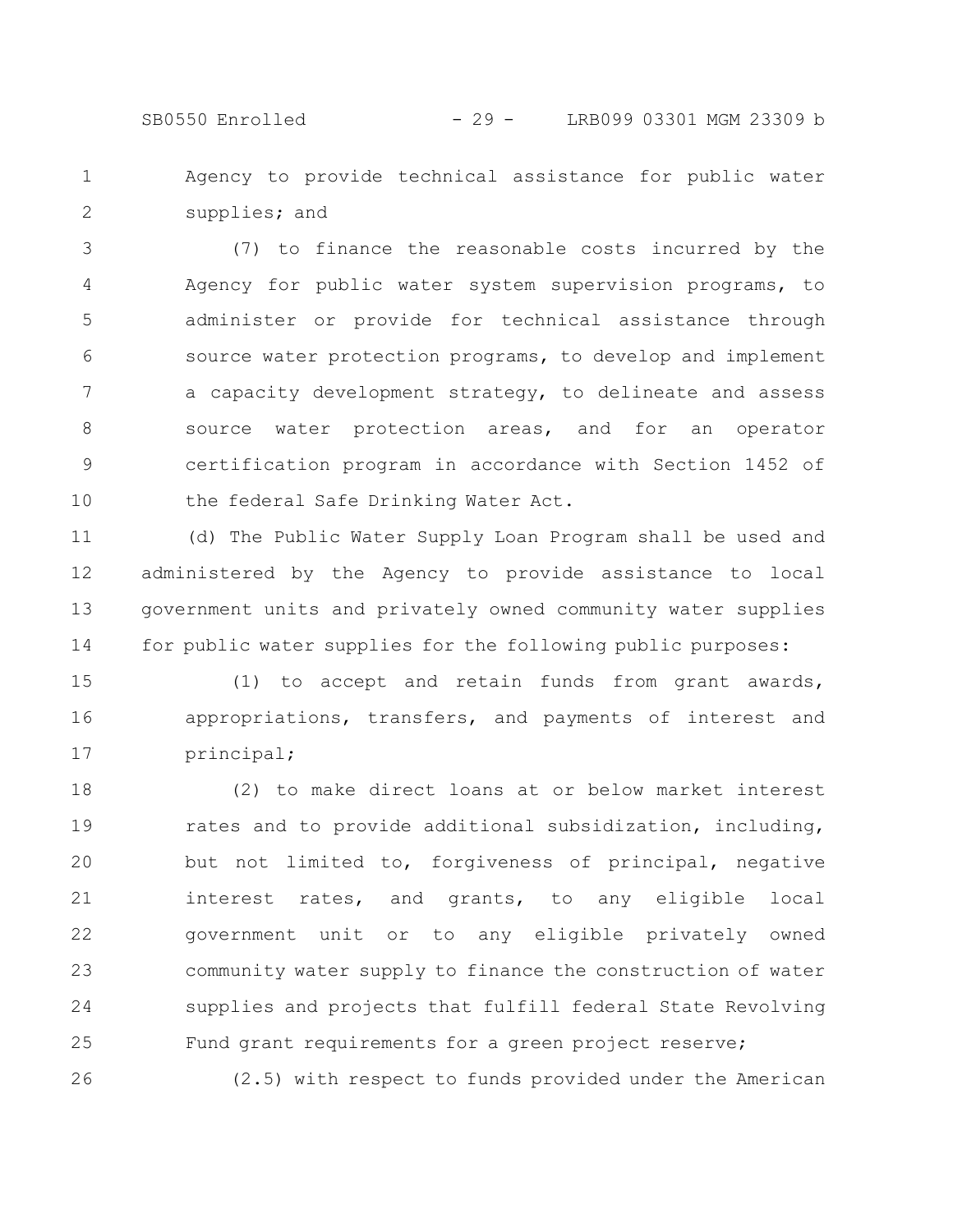SB0550 Enrolled - 30 - LRB099 03301 MGM 23309 b

1

Recovery and Reinvestment Act of 2009:

(A) to make direct loans at or below market interest rates to any eligible local government unit or to any eligible privately owned community water supply, and to provide additional subsidization to any eligible local government unit or to any eligible privately owned community water supply, including, but not limited to, forgiveness of principal, negative interest rates, and grants; 2 3 4 5 6 7 8 9

(B) to buy or refinance the debt obligation of a local government unit for costs incurred on or after October 1, 2008; and 10 11 12

(C) to provide additional subsidization, including, but not limited to, forgiveness of principal, negative interest rates, and grants for a local government unit for costs incurred on or after October 1, 2008; 13 14 15 16 17

(3) to make direct loans at or below market interest rates and to provide additional subsidization, including, but not limited to, forgiveness of principal, negative interest rates, and grants, to any eligible local government unit or to any eligible privately owned community water supply to buy or refinance debt obligations for costs incurred on or after July 17, 1997, for the construction of water supplies and projects that fulfill federal State Revolving Fund requirements for a green 18 19 20 21 22 23 24 25 26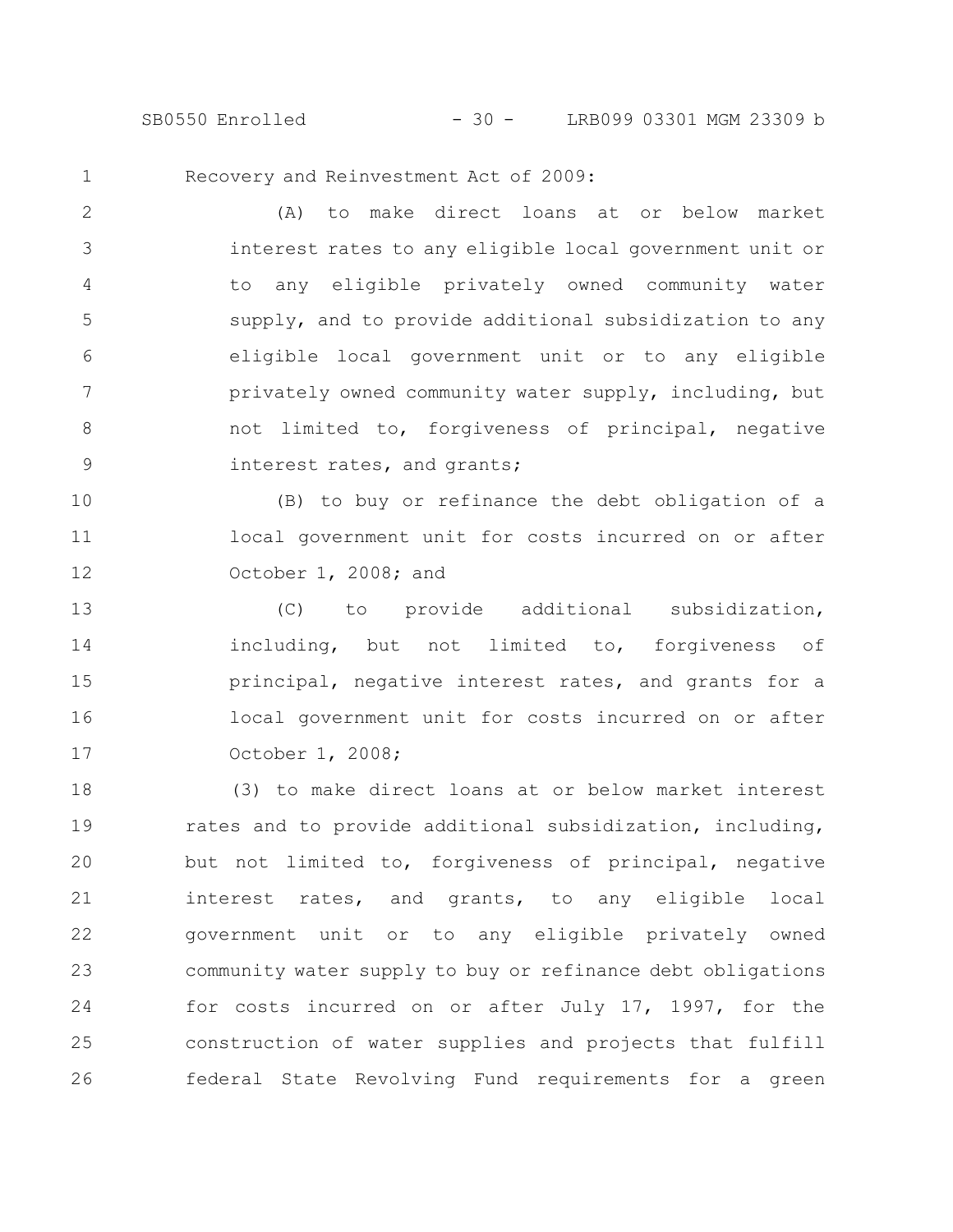project reserve; 1

(4) to guarantee local obligations where such action would improve credit market access or reduce interest rates; 2 3 4

(5) as a source of revenue or security for the payment of principal and interest on revenue or general obligation bonds issued by the State or any political subdivision or instrumentality thereof, if the proceeds of such bonds will be deposited into the Fund; and 5 6 7 8 9

(6) to transfer funds to the Water Pollution Control Loan Program; and  $\div$ 10 11

(7) notwithstanding any other provision of this subsection (d), to provide to local government units and privately owned community water supplies any other financial assistance that may be provided under Section 1452 of the federal Safe Drinking Water Act for any expenditures eligible for assistance under that Section or federal rules adopted to implement that Section. 12 13 14 15 16 17 18

(e) The Agency is designated as the administering agency of the Fund. The Agency shall submit to the Regional Administrator of the United States Environmental Protection Agency an intended use plan which outlines the proposed use of funds available to the State. The Agency shall take all actions necessary to secure to the State the benefits of the federal Water Pollution Control Act and the federal Safe Drinking Water Act, as now or hereafter amended. 19 20 21 22 23 24 25 26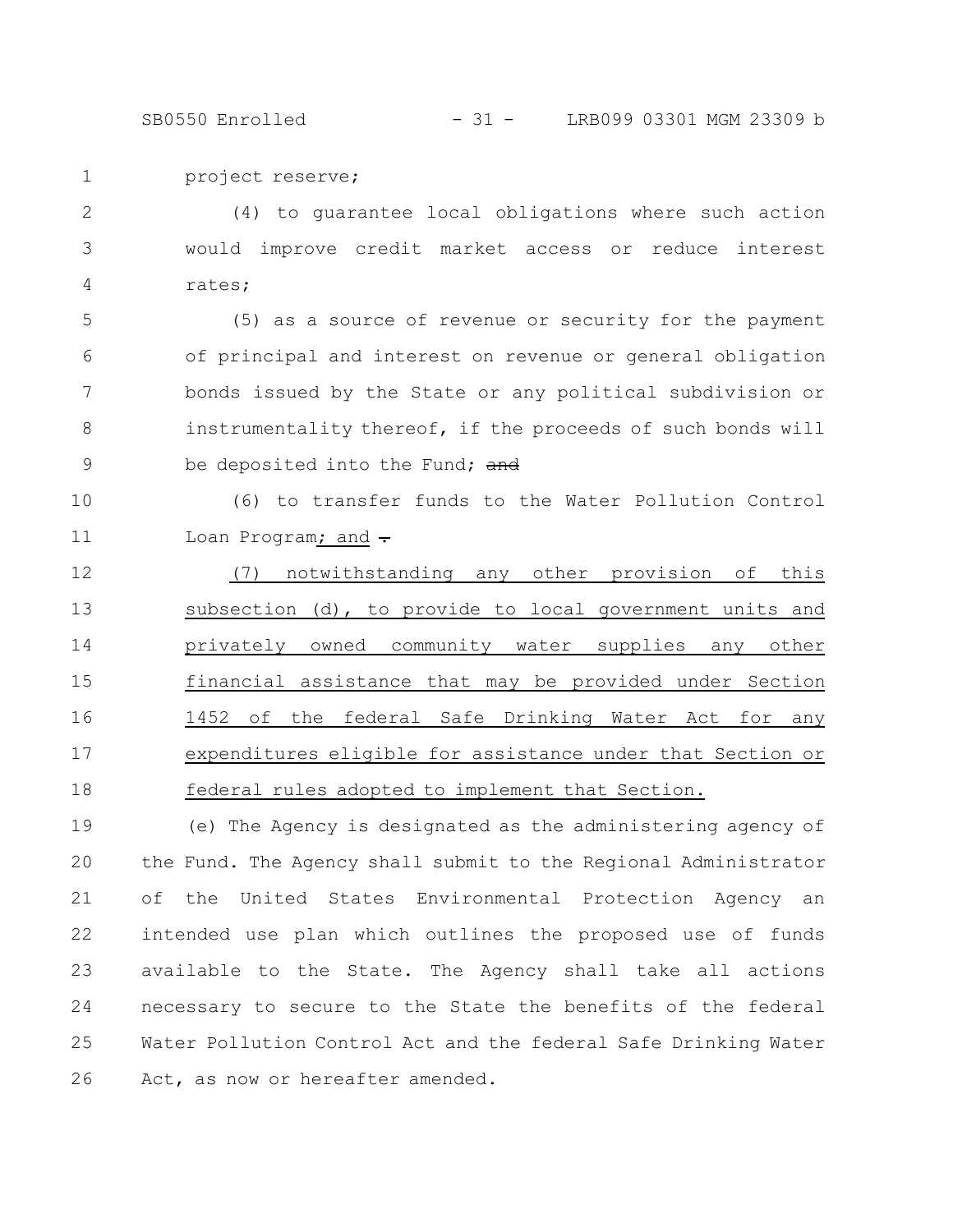SB0550 Enrolled - 32 - LRB099 03301 MGM 23309 b

(f) The Agency shall have the power to enter into intergovernmental agreements with the federal government or the State, or any instrumentality thereof, for purposes of capitalizing the Water Revolving Fund. Moneys on deposit in the Water Revolving Fund may be used for the creation of reserve funds or pledged funds that secure the obligations of repayment of loans made pursuant to this Section. For the purpose of obtaining capital for deposit into the Water Revolving Fund, the Agency may also enter into agreements with financial institutions and other persons for the purpose of selling loans and developing a secondary market for such loans. The Agency shall have the power to create and establish such reserve funds and accounts as may be necessary or desirable to accomplish its purposes under this subsection and to allocate its available moneys into such funds and accounts. Investment earnings on moneys held in the Water Revolving Fund, including any reserve fund or pledged fund, shall be deposited into the Water Revolving Fund. 1 2 3 4 5 6 7 8 9 10 11 12 13 14 15 16 17 18

(Source: P.A. 98-782, eff. 7-23-14; 99-187, eff. 7-29-15.) 19

Section 35. The Local Governmental and Governmental Employees Tort Immunity Act is amended by changing Section 9-107 as follows: 20 21 22

(745 ILCS 10/9-107) (from Ch. 85, par. 9-107) Sec. 9-107. Policy; tax levy. 23 24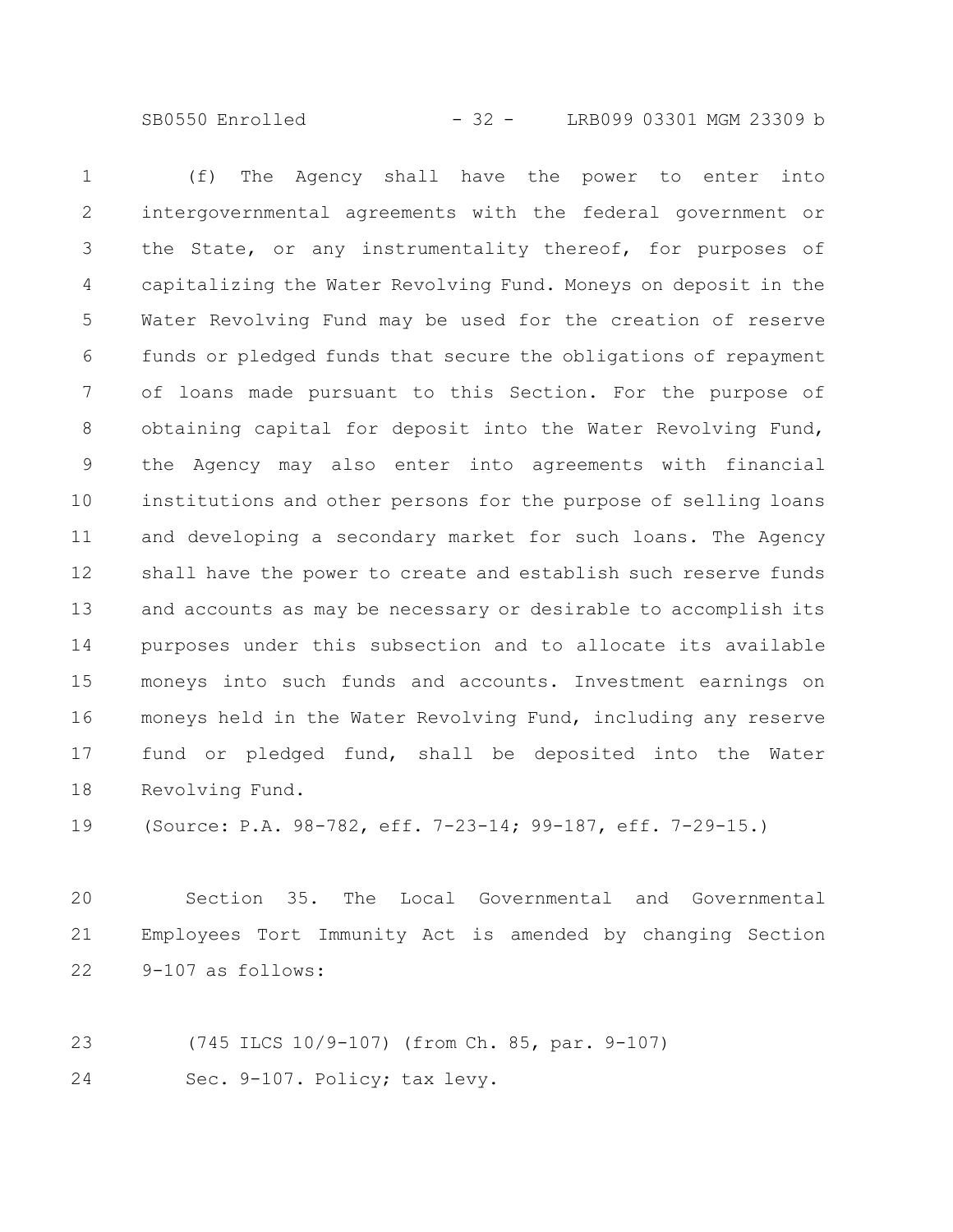SB0550 Enrolled - 33 - LRB099 03301 MGM 23309 b

(a) The General Assembly finds that the purpose of this Section is to provide an extraordinary tax for funding expenses relating to (i) tort liability, (ii) liability relating to actions brought under the federal Comprehensive Environmental Response, Compensation, and Liability Act of 1980 or the Environmental Protection Act, but only until December 31, 2010, (iii) insurance, and (iv) risk management programs. Thus, the tax has been excluded from various limitations otherwise applicable to tax levies. Notwithstanding the extraordinary nature of the tax authorized by this Section, however, it has become apparent that some units of local government are using the tax revenue to fund expenses more properly paid from general operating funds. These uses of the revenue are inconsistent with the limited purpose of the tax authorization. 1 2 3 4 5 6 7 8 9 10 11 12 13 14

Therefore, the General Assembly declares, as a matter of policy, that (i) the use of the tax revenue authorized by this Section for purposes not expressly authorized under this Act is improper and (ii) the provisions of this Section shall be strictly construed consistent with this declaration and the Act's express purposes. 15 16 17 18 19 20

(b) A local public entity may annually levy or have levied on its behalf taxes upon all taxable property within its territory at a rate that will produce a sum that will be sufficient to: (i) pay the cost of insurance, individual or joint self-insurance (including reserves thereon), including all operating and administrative costs and expenses directly 21 22 23 24 25 26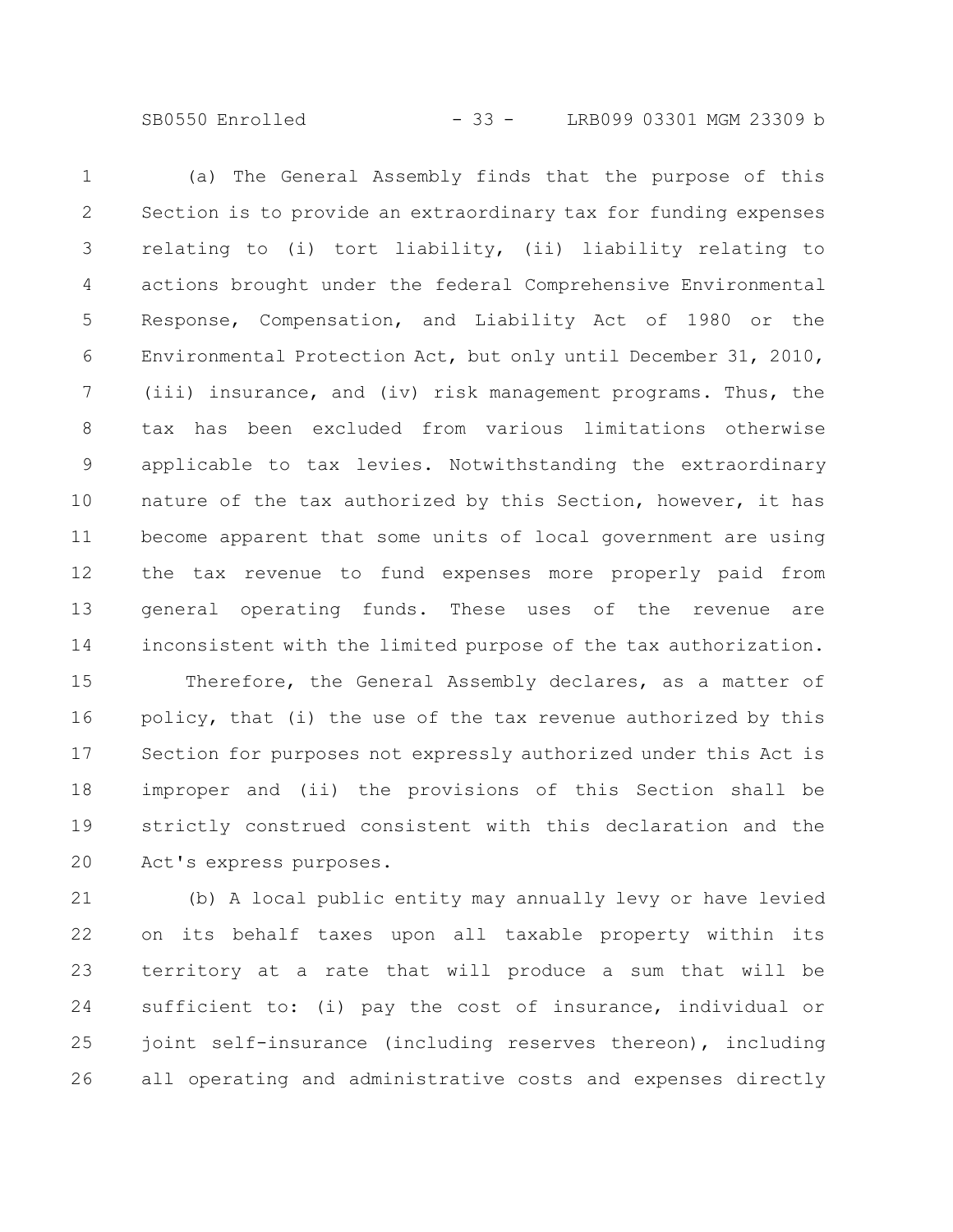associated therewith, claims services and risk management directly attributable to loss prevention and loss reduction, legal services directly attributable to the insurance, self-insurance, or joint self-insurance program, and educational, inspectional, and supervisory services directly relating to loss prevention and loss reduction, participation in a reciprocal insurer as provided in Sections 72, 76, and 81 of the Illinois Insurance Code, or participation in a reciprocal insurer, all as provided in settlements or judgments under Section 9-102, including all costs and reserves directly attributable to being a member of an insurance pool, under Section 9-103; (ii) pay the costs of and principal and interest on bonds issued under Section 9-105; (iii) pay judgments and settlements under Section 9-104 of this Act; (iv) discharge obligations under Section 34-18.1 of the School Code or make transfers under Section 17-2A of the School Code; (v) pay judgments and settlements under the federal Comprehensive Environmental Response, Compensation, and Liability Act of 1980 and the Environmental Protection Act, but only until December 31, 2010; (vi) pay the costs authorized by the Metro-East Sanitary District Act of 1974 as provided in subsection (a) of Section 5-1 of that Act  $(70$  ILCS  $2905/5-1)$ ; and (vii) pay the cost of risk management programs. Provided it complies with any other applicable statutory requirements, the local public entity may self-insure and establish reserves for expected losses for any property damage or for any liability or 1 2 3 4 5 6 7 8 9 10 11 12 13 14 15 16 17 18 19 20 21 22 23 24 25 26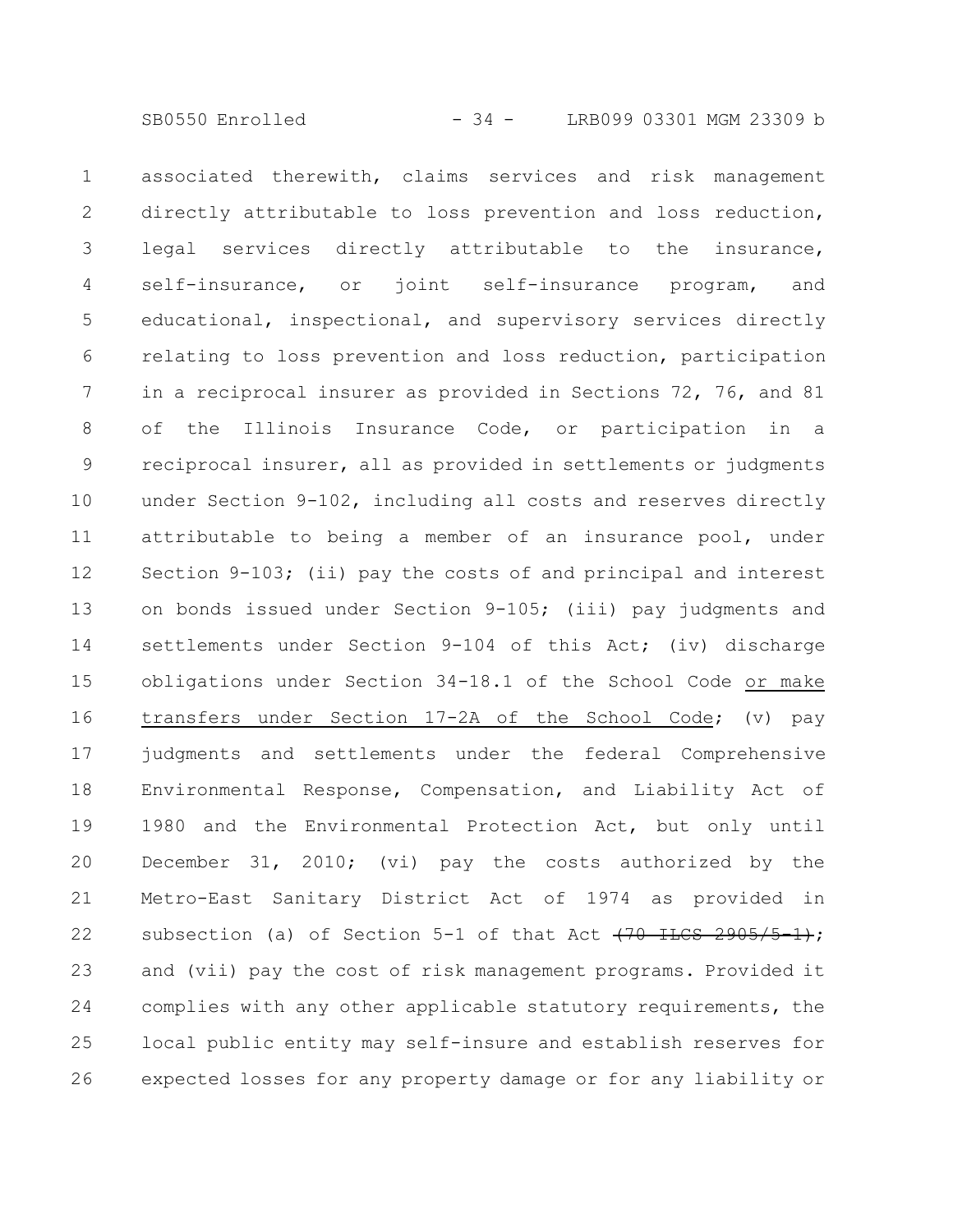SB0550 Enrolled - 35 - LRB099 03301 MGM 23309 b

loss for which the local public entity is authorized to levy or have levied on its behalf taxes for the purchase of insurance or the payment of judgments or settlements under this Section. The decision of the board to establish a reserve shall be based on reasonable actuarial or insurance underwriting evidence and subject to the limits and reporting provisions in Section 9-103. 1 2 3 4 5 6 7

If a school district was a member of a joint-self-health-insurance cooperative that had more liability in outstanding claims than revenue to pay those claims, the school board of that district may by resolution make a one-time transfer from any fund in which tort immunity moneys are maintained to the fund or funds from which payments to a joint-self-health-insurance cooperative can be or have been made of an amount not to exceed the amount of the liability claim that the school district owes to the joint-self-health-insurance cooperative or that the school district paid within the 2 years immediately preceding the effective date of this amendatory Act of the 92nd General Assembly. 8 9 10 11 12 13 14 15 16 17 18 19 20

Funds raised pursuant to this Section shall, unless lawfully transferred as provided in Section 17-2A of the School Code, only be used for the purposes specified in this Act, including protection against and reduction of any liability or loss described hereinabove and under Federal or State common or statutory law, the Workers' Compensation Act, the Workers' 21 22 23 24 25 26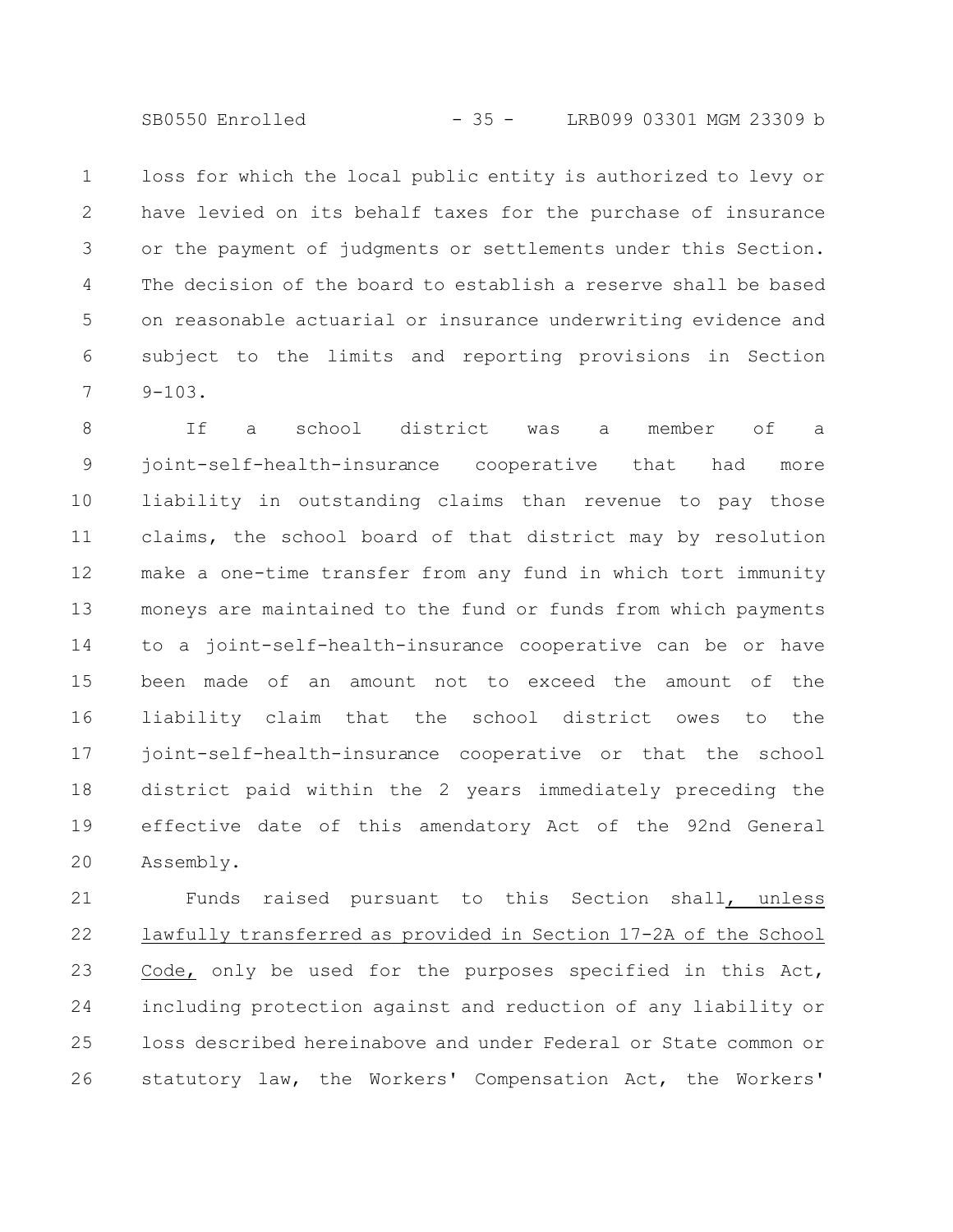Occupational Diseases Act and the Unemployment Insurance Act. Funds raised pursuant to this Section may be invested in any manner in which other funds of local public entities may be invested under Section 2 of the Public Funds Investment Act. Interest on such funds shall be used only for purposes for which the funds can be used or, if surplus, must be used for abatement of property taxes levied by the local taxing entity. 1 2 3 4 5 6 7

A local public entity may enter into intergovernmental contracts with a term of not to exceed 12 years for the provision of joint self-insurance which contracts may include an obligation to pay a proportional share of a general obligation or revenue bond or other debt instrument issued by a local public entity which is a party to the intergovernmental contract and is authorized by the terms of the contract to issue the bond or other debt instrument. Funds due under such contracts shall not be considered debt under any constitutional or statutory limitation and the local public entity may levy or have levied on its behalf taxes to pay for its proportional share under the contract. Funds raised pursuant to intergovernmental contracts for the provision of joint self-insurance may only be used for the payment of any cost, liability or loss against which a local public entity may protect itself or self-insure pursuant to Section 9-103 or for the payment of which such entity may levy a tax pursuant to this Section, including tort judgments or settlements, costs associated with the issuance, retirement or refinancing of the 8 9 10 11 12 13 14 15 16 17 18 19 20 21 22 23 24 25 26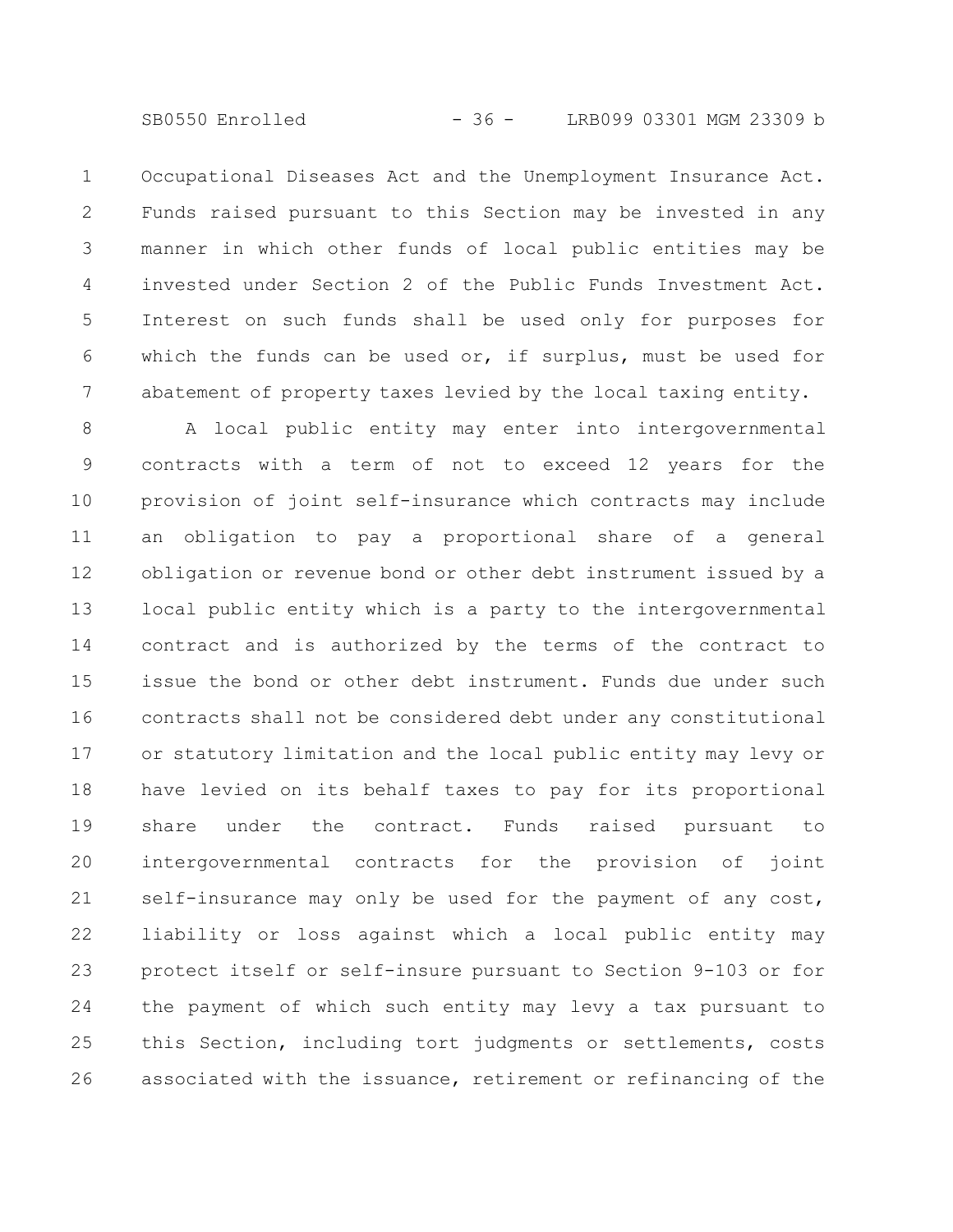SB0550 Enrolled - 37 - LRB099 03301 MGM 23309 b

bonds or other debt instruments, the repayment of the principal or interest of the bonds or other debt instruments, the costs of the administration of the joint self-insurance fund, consultant, and risk care management programs or the costs of insurance. Any surplus returned to the local public entity under the terms of the intergovernmental contract shall be used only for purposes set forth in subsection (a) of Section 9-103 and Section 9-107 or for abatement of property taxes levied by the local taxing entity. 1 2 3 4 5 6 7 8 9

Any tax levied under this Section shall be levied and collected in like manner with the general taxes of the entity and shall be exclusive of and in addition to the amount of tax that entity is now or may hereafter be authorized to levy for general purposes under any statute which may limit the amount of tax which that entity may levy for general purposes. The county clerk of the county in which any part of the territory of the local taxing entity is located, in reducing tax levies under the provisions of any Act concerning the levy and extension of taxes, shall not consider any tax provided for by this Section as a part of the general tax levy for the purposes of the entity nor include such tax within any limitation of the percent of the assessed valuation upon which taxes are required to be extended for such entity. 10 11 12 13 14 15 16 17 18 19 20 21 22 23

With respect to taxes levied under this Section, either before, on, or after the effective date of this amendatory Act of 1994: 24 25 26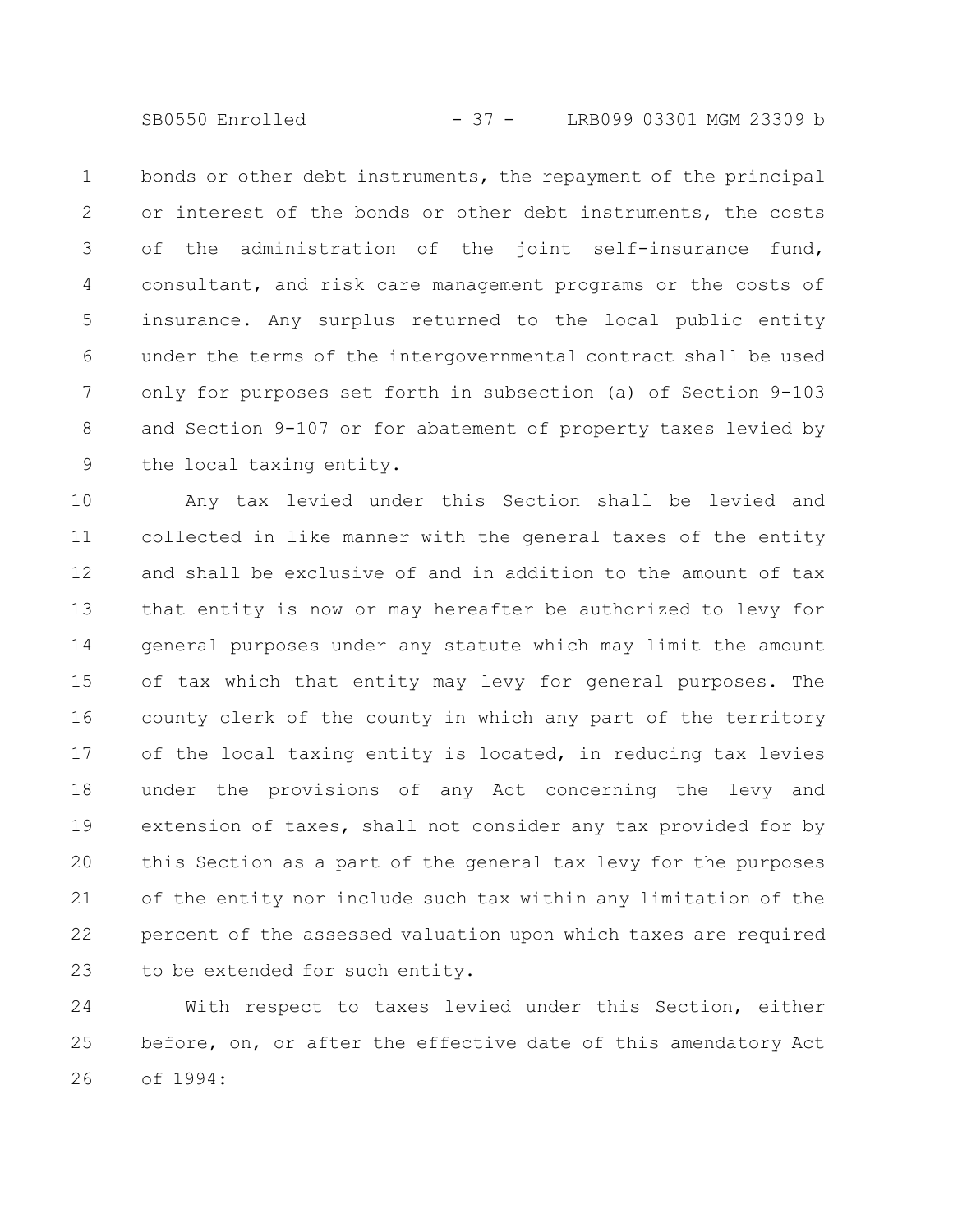(1) Those taxes are excepted from and shall not be included within the rate limitation imposed by law on taxes levied for general corporate purposes by the local public entity authorized to levy a tax under this Section. 1 2 3 4

(2) Those taxes that a local public entity has levied in reliance on this Section and that are excepted under paragraph (1) from the rate limitation imposed by law on taxes levied for general corporate purposes by the local public entity are not invalid because of any provision of the law authorizing the local public entity's tax levy for general corporate purposes that may be construed or may have been construed to restrict or limit those taxes levied, and those taxes are hereby validated. This validation of taxes levied applies to all cases pending on or after the effective date of this amendatory Act of 1994. 5 6 7 8 9 10 11 12 13 14 15

(3) Paragraphs (1) and (2) do not apply to a hospital organized under Article 170 or 175 of the Township Code, under the Town Hospital Act, or under the Township Non-Sectarian Hospital Act and do not give any authority to levy taxes on behalf of such a hospital in excess of the rate limitation imposed by law on taxes levied for general corporate purposes. A hospital organized under Article 170 or 175 of the Township Code, under the Town Hospital Act, or under the Township Non-Sectarian Hospital Act is not prohibited from levying taxes in support of tort liability bonds if the taxes do not cause the hospital's aggregate 16 17 18 19 20 21 22 23 24 25 26